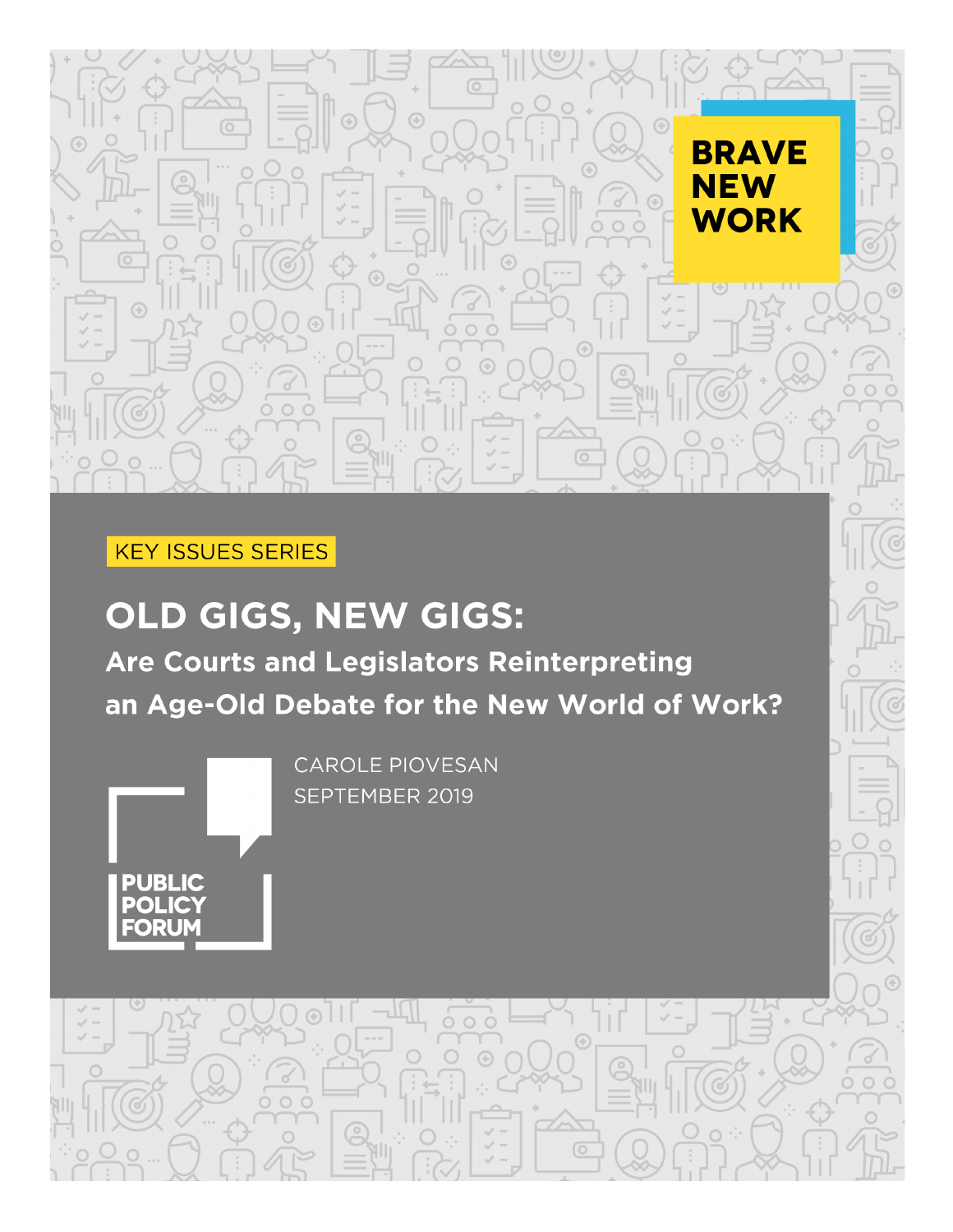

### ABOUT PPF

Good Policy. Better Canada**.** The Public Policy Forum builds bridges among diverse participants in the policy-making process and gives them a platform to examine issues, offer new perspectives and feed fresh ideas into critical policy discussions. We believe good policy is critical to making a better Canada—a country that's cohesive, prosperous and secure. We contribute by:

- **Conducting research on critical issues**
- **EXECONCORRY CONVERTIGE CONVERTIGE** CONVERTING CANDING CONVERTING
- Recognizing exceptional leaders

Our approach—called Inclusion to Conclusion—brings emerging and established voices to policy conversations, which informs conclusions that identify obstacles to success and pathways forward. PPF is an independent, non-partisan charity whose members are a diverse group of private, public and non-profit organizations.

© 2019, Public Policy Forum 1400 - 130 Albert Street Ottawa, ON, Canada, K1P 5G4 613.238.7858

ISBN: 978-1-988886-75-6

**[ppforum.ca](http://www.ppforum.ca/)**

**[@ppforumca](https://twitter.com/ppforumca)**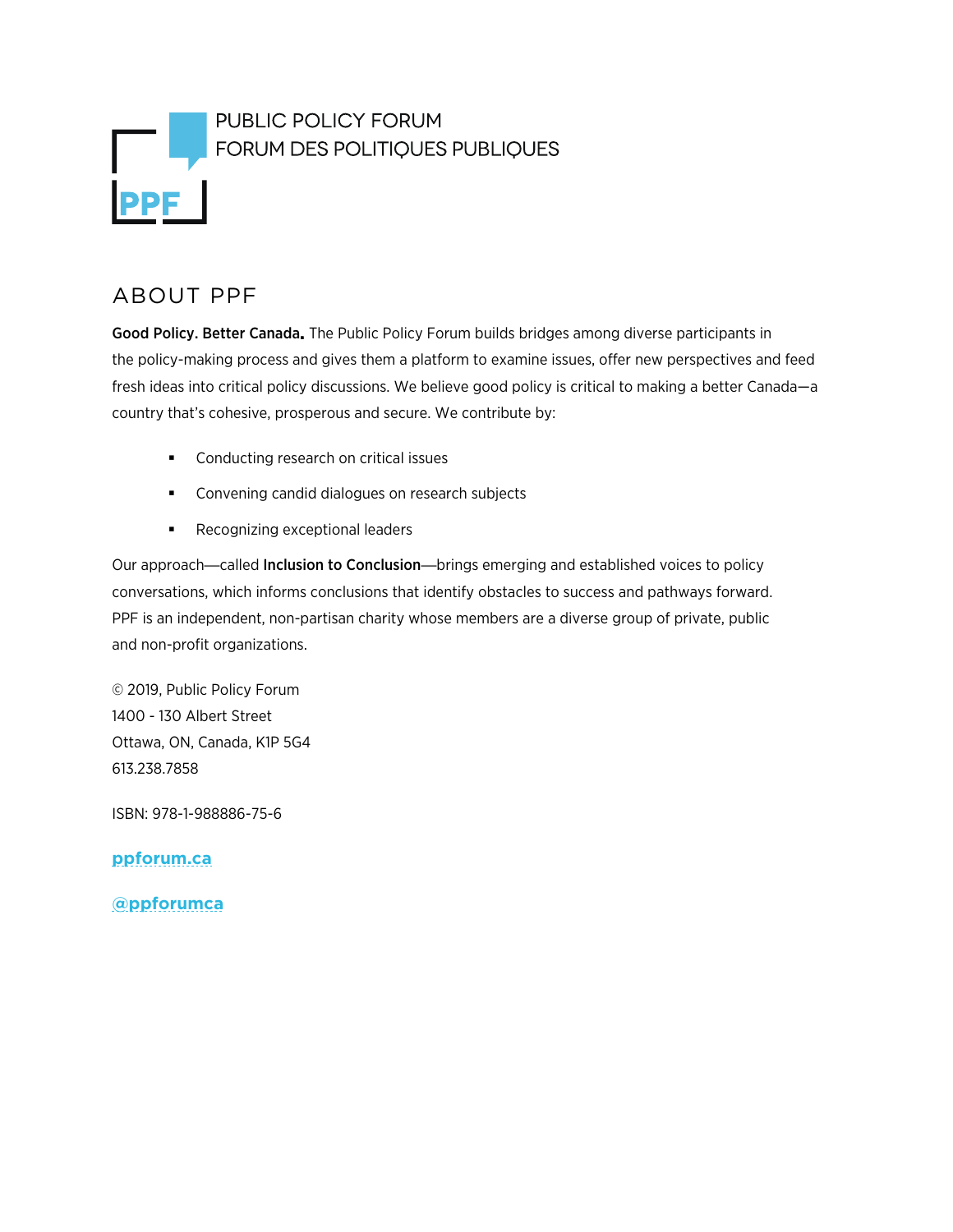# **ABOUT BRAVE NEW WORK**

### **How can Canadian businesses and workers thrive and prosper in the future of work?**

Automation, digitization, AI and other technological advances have already changed traditional work patterns and will continue to change the nature of work. The unbundling of tasks from jobs—and jobs from organizations—is affecting living standards and work opportunities in Canada. Changing demographics and societal expectations will add to these challenges. Decision-makers need to explore new policy options to ensure decent jobs and to secure a competitive, inclusive and innovative Canadian economy.

In partnership with TD Bank Group, The Business Council of Canada, The Canadian Bankers Association, Cogeco, Deloitte, General Motors Canada, the Government of Canada, the Metcalf Foundation and Unifor, PPF has committed to a three-year initiative focused on the changing nature of work and its implications for Canadians. Through research projects and pan-Canadian convening, PPF is developing brave, informed, and precautionary policy ideas and solutions to issues related to the future of work.

#### THE KEY ISSUES SERIES

Policy development for the future of work will be influenced by a wide and interconnected system of technological, social and political trends. PPF's Key Issues Series explores five pressing areas of policy concern around these trends in research papers by Canadian experts. Each paper offers an in-depth look at the policy issue and its impact on Canadian businesses and workers, with recommendations and ideas for policymakers and other stakeholders, including education providers, labour organizations, and public and private service providers.

- **Skills, Training and Lifelong [Learning](https://ppforum.ca/publications/skills-training-and-lifelong-learning/)** By Daniel Munro
- **Facilitating the Future of Work Through a [Modernized](https://ppforum.ca/publications/facilitating-the-future-of-work-through-a-modernized-ei-system/) EI System** By Sunil Johal and Erich Hartmann
- **[Automation,](https://ppforum.ca/publications/automation-ai-anxiety-policy-preferred-populism-possible) AI and Anxiety: Policy Preferred, Populism Possible** By Peter Loewen and Benjamin Allen Stevens
- [Old Gigs, New Gigs: Are Courts and Legislators Reinterpreting an Age-Old Debate for the](https://ppforum.ca/publications/old-gigs-new-gigs-are-courts-and-legislators-reinterpreting-an-age-old-debate-for-the-new-world-of-work/)  [New World of Work?](https://ppforum.ca/publications/old-gigs-new-gigs-are-courts-and-legislators-reinterpreting-an-age-old-debate-for-the-new-world-of-work/) By Carole Piovesan

 **Precarious Employment in Canada: How to Bring the Dark Side of the Future of Work into the Light**

By Brian Topp and Theresa Lubowitz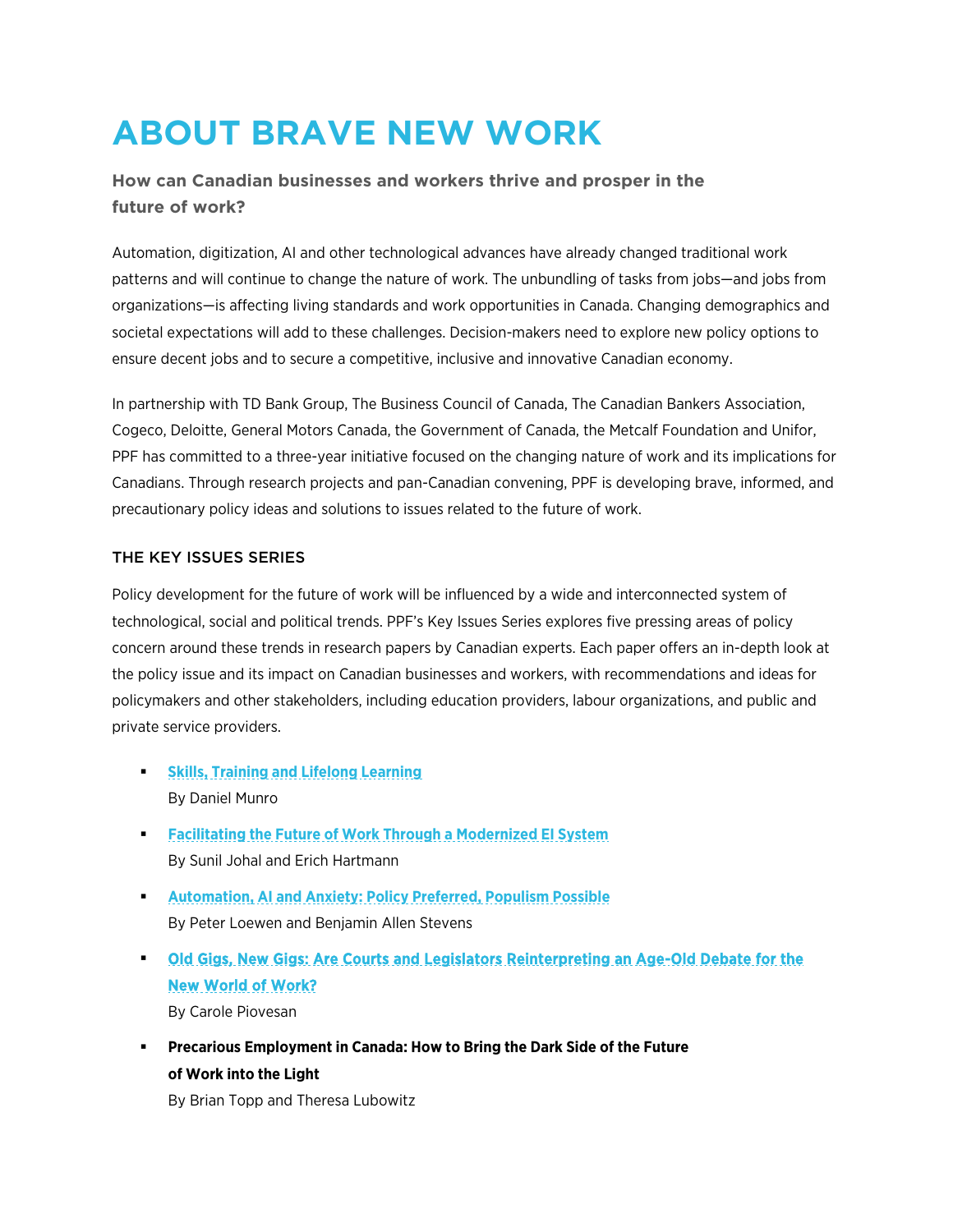## WITH THANKS TO OUR LEAD SPONSOR



## WITH THANKS TO OUR PARTNERS



Conseil canadien des affaires









**GENERAL MOTORS** CANADA



FOR the Union | lesyndicat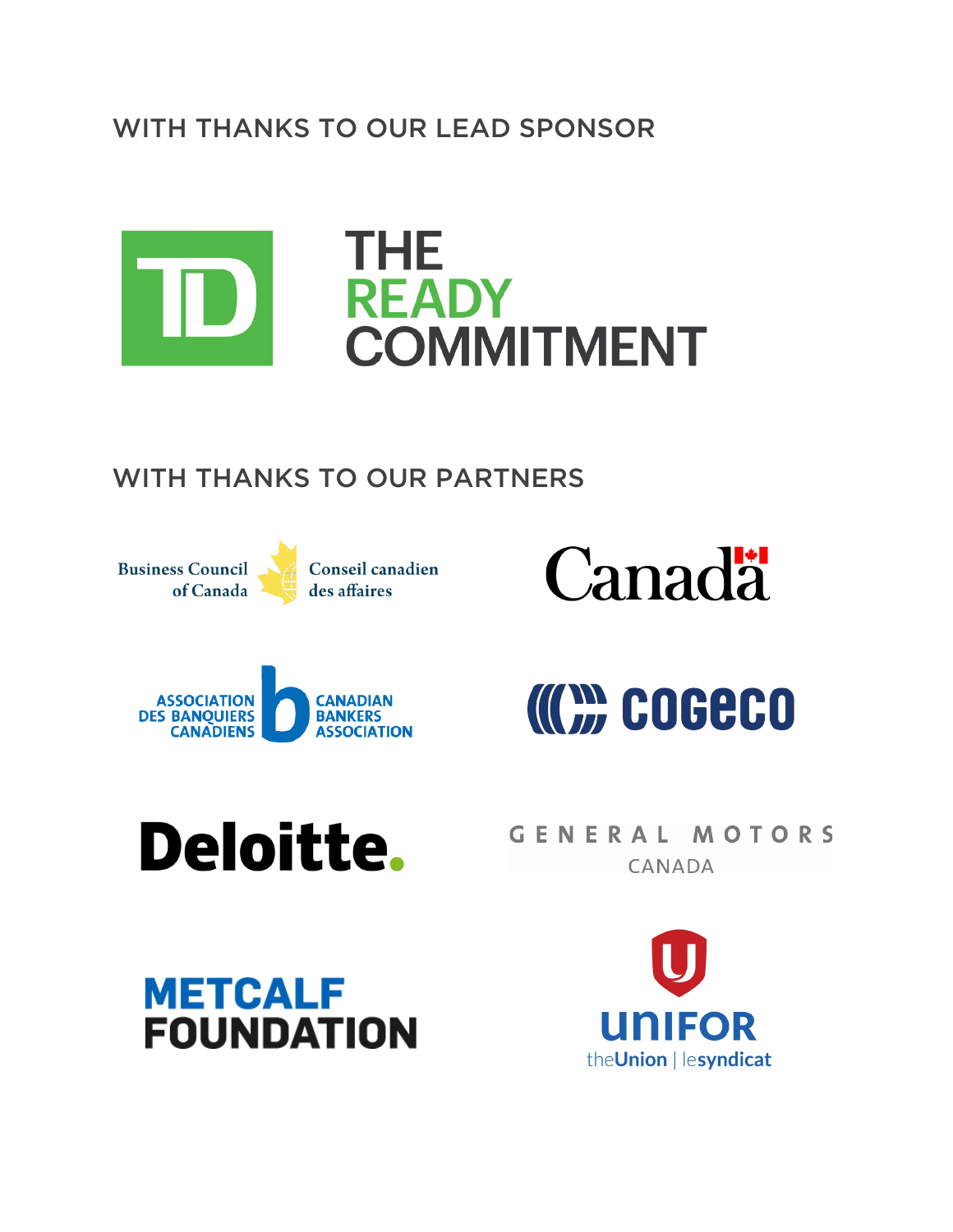## ABOUT THE AUTHOR



### **CAROLE PIOVESAN**

Carole is a partner and co-founder of INQ Data Law in Toronto, Canada, where her practice concentrates on privacy, cyber readiness, data governance and artificial intelligence. She regularly counsels clients on a wide range of matters related to privacy, data protection, data governance, ethical AI and risk management for AI adoption.

Carole plays an active role in shaping national data policy and standards. She is the co-chair of the data governance working group for the Data Governance Standardization Collaborative at the Standards Council of

Canada. She is a member of the Taskforce on AI for Health at the Canadian Institute for Advanced Research and an advisor to the Law Commission of Ontario's working group on AI as well as the AI Impact Alliance. In 2018, Carole was appointed by the federal Minister of Innovation to be one of six Digital Leaders in the national data and digital transformation consultations. As a Digital Leader, she helped to inform the federal government's first national Digital Charter that was announced on May 21, 2019.

Carole is co-editing a book on AI and law that will be published by Thomson Reuters in 2020. She regularly speaks and writes on topics related to data law and artificial intelligence.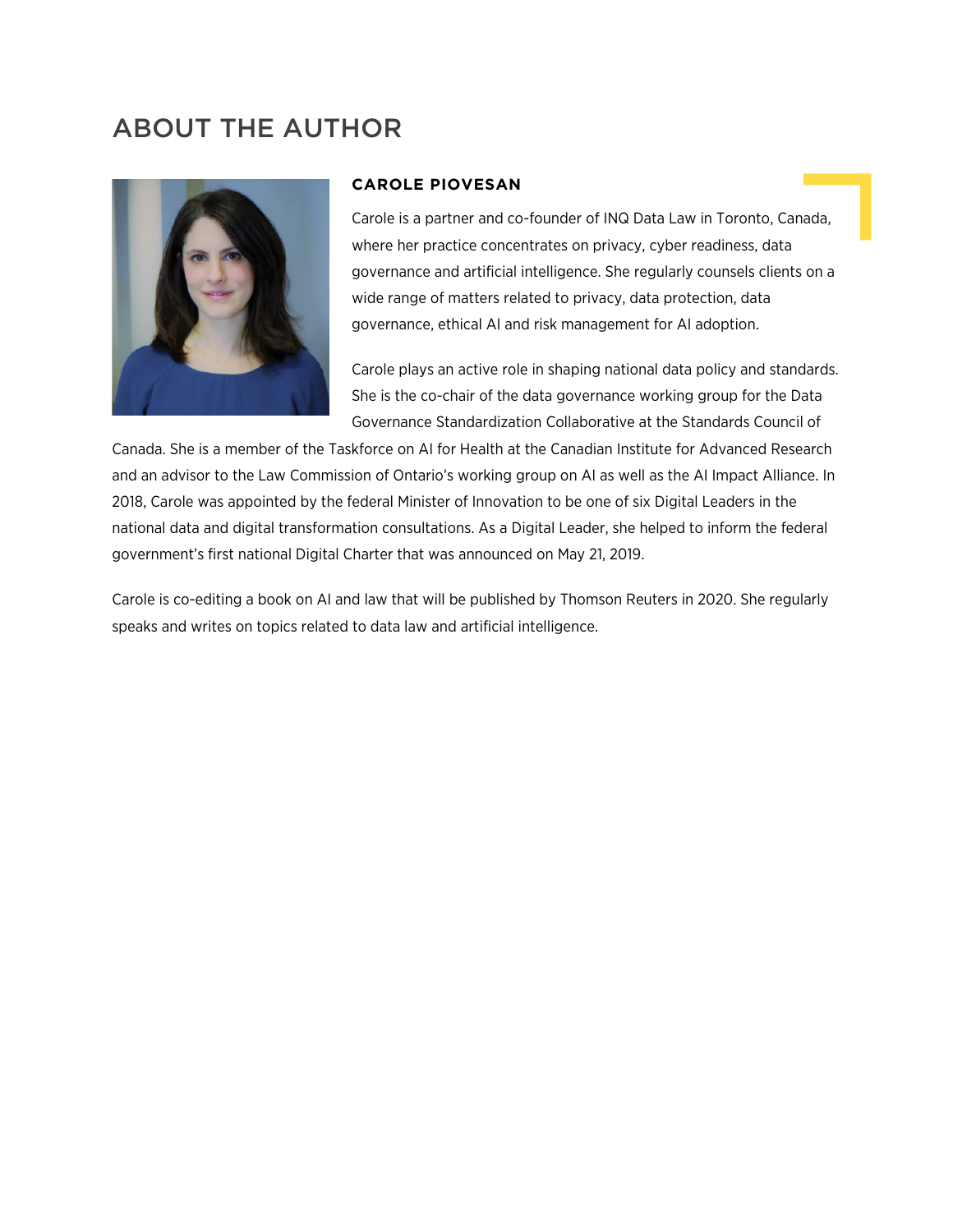## **TABLE OF CONTENTS**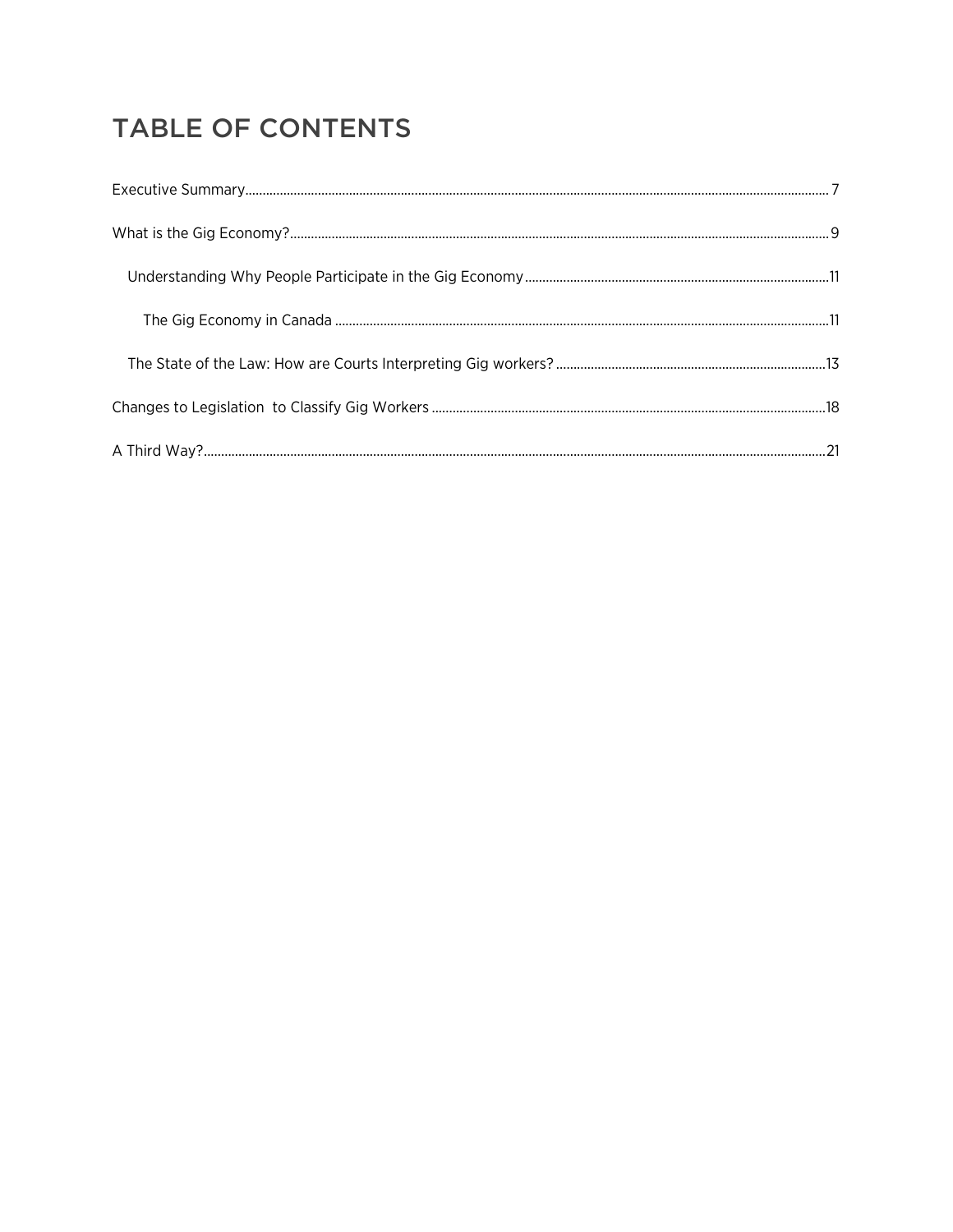# <span id="page-6-0"></span>**EXECUTIVE SUMMARY**

**Whether in transportation, food delivery or graphic design, the emergence over the past decade of digital platforms that connect sellers of piecemeal goods and services with purchasers—known as the "gig economy"—is spurring an important debate about the definition of work.**

For at least two centuries, parties have battled in the streets, in legislatures and in courts to shape the relationship between employer and employee and the obligations that flow from it. Now that fight has gone digital. Courts and legislatures in Canada and around the world are deciding whether your Lyft driver is an independent contractor or an employee. The classification is a big deal.

Whether gig workers are defined as employees or contractors determines their rights and the obligations of employers. If classified as employees, workers are entitled to statutory employment protections such as minimum wage and specific termination rights, which independent contractors do not receive. Traditional employee status gives workers greater job stability and protection—at a cost to employers.

In this respect, classification has an important bearing to the sustainability of certain companies, which may not have a viable business model if those providing the services—the workers—are found to be employees. In its recent filing for an initial public offering, the ride-sharing company Lyft disclosed that the classification of drivers as employees "may require us to significantly alter our existing business model" and warned of potential "monetary exposure."[1](#page-6-1)

The gig economy is likely here to stay. People value the convenience of its services, on the one hand, and because platform companies are valued at billions of dollars, on the other. For workers, fast and easy access to piecemeal employment can bridge periods of un- or underemployment. For buyers, these platforms provide convenient, on-demand marketplaces of vetted vendors. Together, these factors are forcing a debate about whether the gig economy should reshape the way we think about employment classification today.

This paper surveys the current state of the gig economy and considers how some legislatures, courts and tribunals in North America are handling employment classification of gig workers. In this evolving area of company-worker relationships, it has fallen to courts and tribunals to interpret existing laws, with legislatures slow to take a position.

<span id="page-6-1"></span><sup>1</sup> United States Securities and Exchange Commission, May 14, 2019. 'Form 10-Q: Quarterly Report Pursuant to Section 13 or 15(d) of the Securities Exchange Act of 1934, Lyft, Inc.', p. 4[5.https://www.sec.gov/Archives/edgar/data/1759509/000156459019019135/lyft-](https://www.sec.gov/Archives/edgar/data/1759509/000156459019019135/lyft-10q_20190331.htm)[10q\\_20190331.htm.](https://www.sec.gov/Archives/edgar/data/1759509/000156459019019135/lyft-10q_20190331.htm)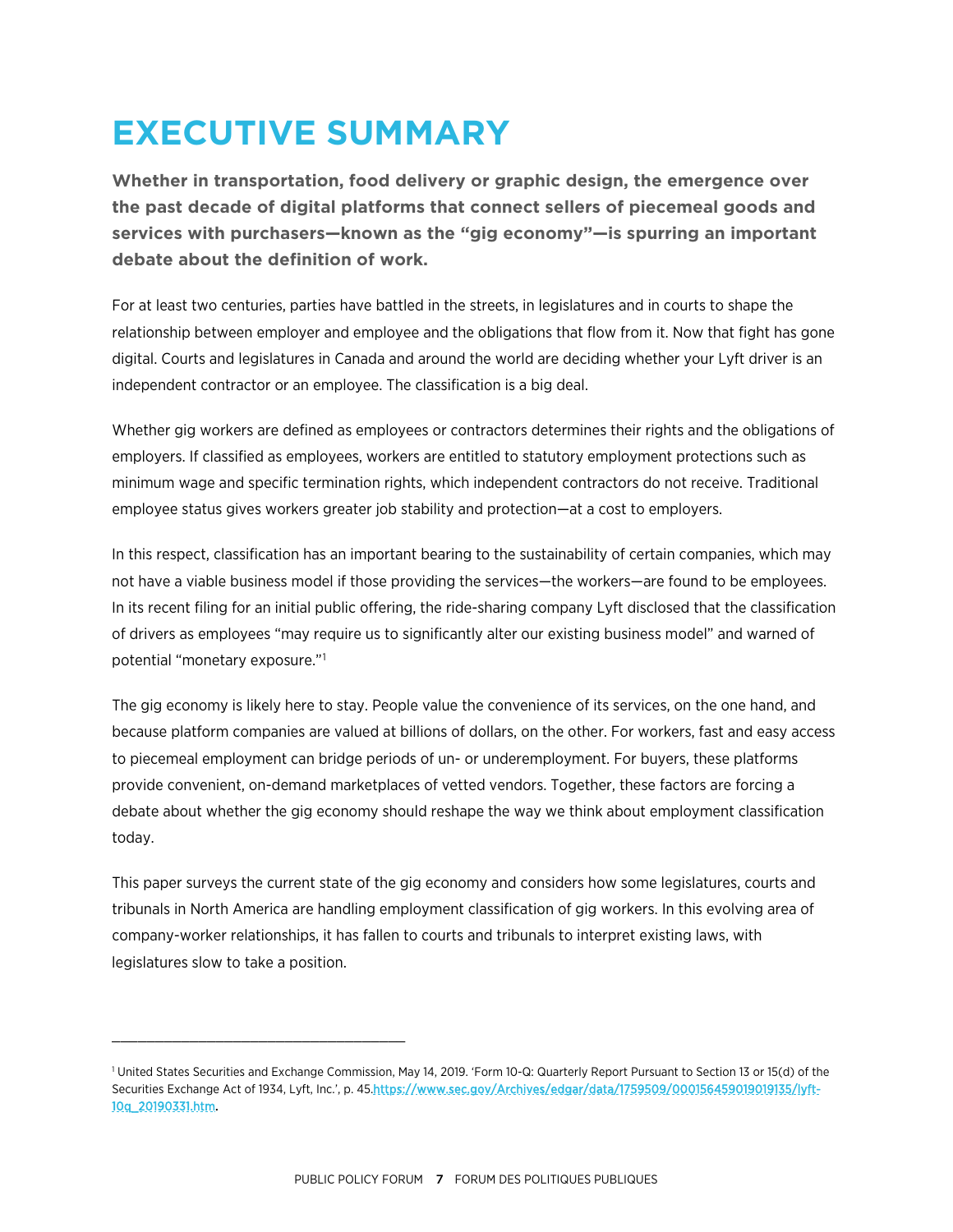Unsurprisingly, given the size and power of the gig economy, there is little consensus on the path forward. This paper considers the nature and scope of the gig economy with these questions in mind:

- Is the gig economy a new way of characterizing old relationships or a new way of organizing new relationships?
- Should Canada advance a third way for gig companies to support those producing the work?
- **Could that involve classifying gig workers as contractors while new legislation allows (or even** requires) companies to offer social benefits and protections, without catapulting them up the classification ladder?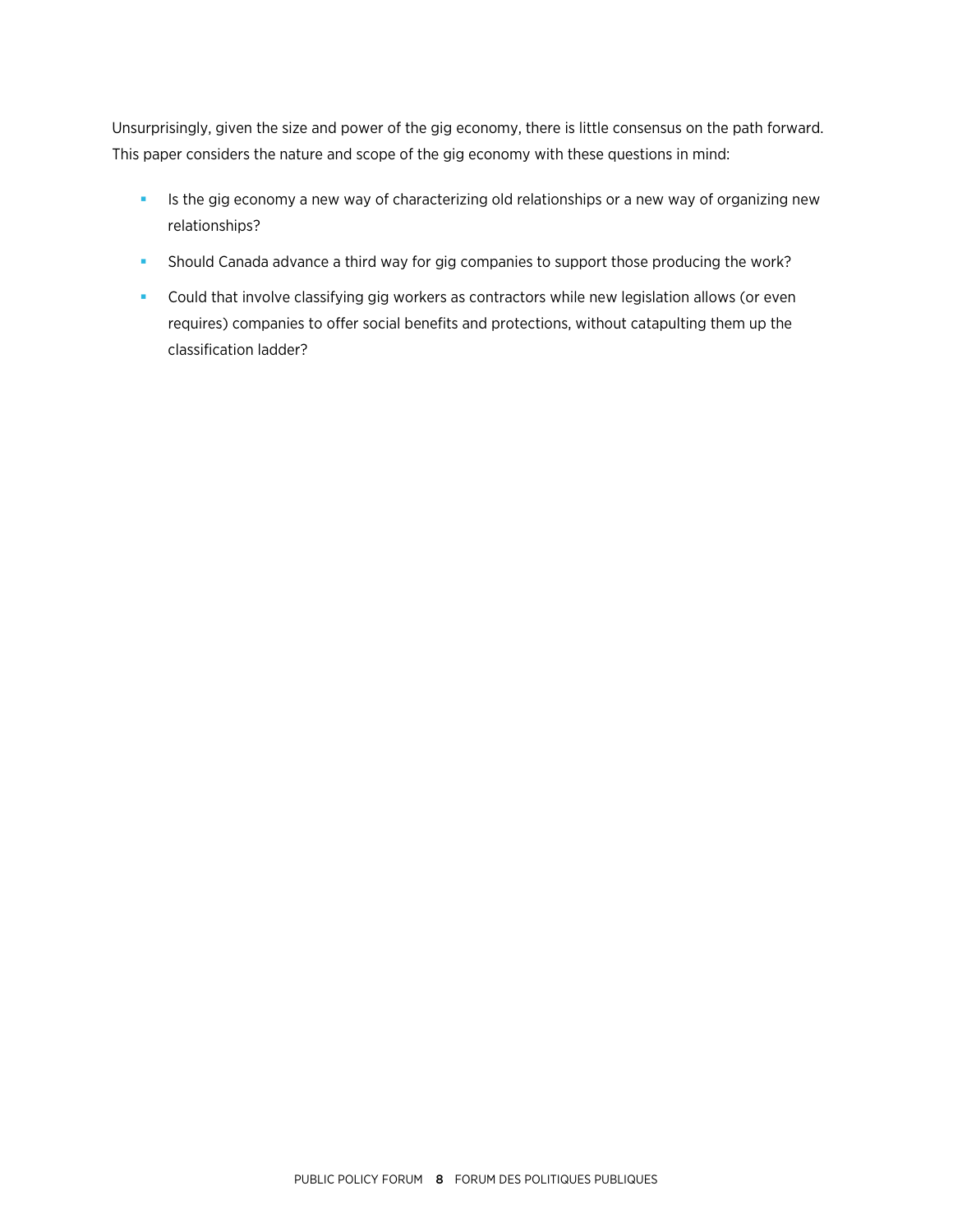# <span id="page-8-0"></span>**WHAT IS THE GIG ECONOMY?**

"Gig economy" generally describes virtual (app- or web-based) platforms that connect sellers and buyers of goods and services, where the platform controls much of the transaction process.[2](#page-8-1) This new economy meets demand for just-in-time, task-oriented labour. Jiffy on Demand, Uber, Handy, Skip the Dishes and Etsy are a few examples of companies that have created virtual marketplaces to connect people seeking certain goods or services with those offering them.

The gig economy touches every sector, including highly skilled professional services. A recent study by the consulting firm McKinsey & Company found that knowledge-intensive industries and creative jobs are among the fastest-growing segments of the gig economy.<sup>[3](#page-8-2)</sup>

The value proposition of the gig economy is fundamentally in the way the exchange is coordinated.

For **platforms** (e.g. Skip the Dishes), the purpose is to create an online space where quality vendors and interested purchasers can meet. The platform provides predictable pricing, ease of transaction, consistent look and feel of service, and recourse for complaint. It enables the vetting of sellers and buyers and handles the transaction process, including payment.[4](#page-8-3) The platform itself creates the virtual marketplace and benefits from the volume of exchange that occurs within.

For sellers (e.g. delivery drivers or the new gig-workers), the flexibility of these opportunities is often referenced as one of the most attractive features. A worker can sell artwork on Etsy, paint walls through Jiffy, drive an Uber and work as a freelance writer — all in the same week and on their own schedule. The barriers to entry are low and frequency of participation is flexible to remain in the marketplace. The appeal is that sellers are their own bosses and run their own micro-businesses selling piecemeal goods or services in a bespoke virtual marketplace. Back-end administration is managed by the platform. Some have also argued that these platforms, which are highly data-driven, traceable and include built-in accountability and safety

<span id="page-8-1"></span><sup>2</sup> U.S. Department of Labor. 2018. Monthly Labour Review: Electronically Mediated Work: New Questions in the Contingent Worker Supplement[. https://www.bls.gov/opub/mlr/2018/article/electronically-mediated-work-new-questions-in-the-contingent-worker](https://www.bls.gov/opub/mlr/2018/article/electronically-mediated-work-new-questions-in-the-contingent-worker-supplement.htm)[supplement.htm](https://www.bls.gov/opub/mlr/2018/article/electronically-mediated-work-new-questions-in-the-contingent-worker-supplement.htm) 

<span id="page-8-2"></span><sup>3</sup> Manyika, J., Lund, S., Bughin, J., Robinson, K. et al. 2016. Independent Work: Choice, Necessity, and the Gig Economy. [https://www.mckinsey.com/featured-insights/employment-and-growth/independent-work-choice-necessity-and-the-gig](https://www.mckinsey.com/featured-insights/employment-and-growth/independent-work-choice-necessity-and-the-gig-economy)[economy.](https://www.mckinsey.com/featured-insights/employment-and-growth/independent-work-choice-necessity-and-the-gig-economy) McKinsey Global Institute.

<span id="page-8-3"></span><sup>&</sup>lt;sup>4</sup> De Laiglesia, J. and Tassot, C. June 22, 2016. The Gig Economy. [https://oecd-development-matters.org/2016/06/22/the-gig](https://oecd-development-matters.org/2016/06/22/the-gig-economy/)[economy/.](https://oecd-development-matters.org/2016/06/22/the-gig-economy/) OECD Development Matters. See also: European Observatory of Working Life. March 23, 2018. Gig Economy. [https://www.eurofound.europa.eu/observatories/eurwork/industrial-relations-dictionary/gig-economy.](https://www.eurofound.europa.eu/observatories/eurwork/industrial-relations-dictionary/gig-economy)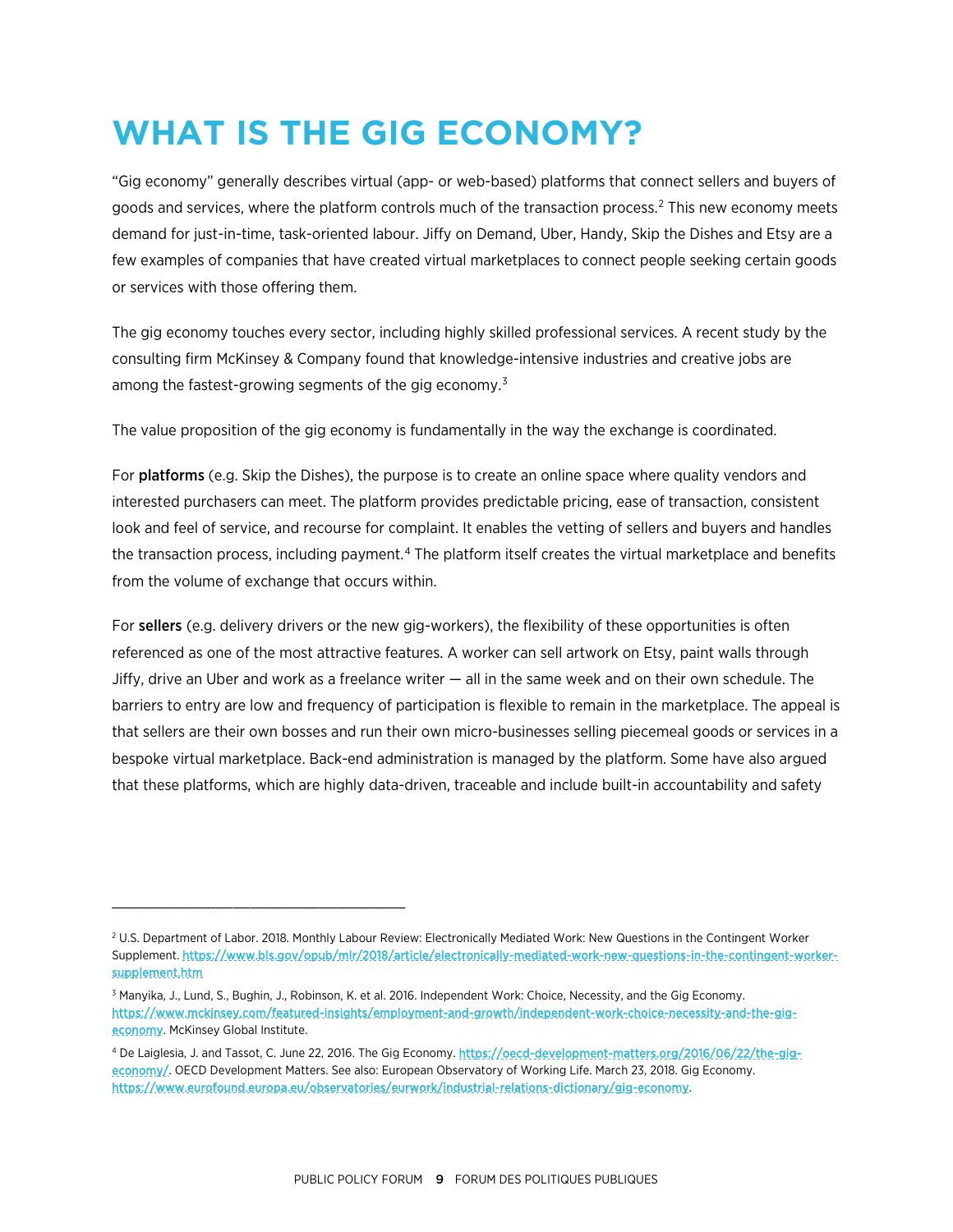mechanisms such as rating systems and location sharing, promote safety for women (as sellers and buyers) and thus encourage their participation.<sup>[5](#page-9-0)</sup>

However, as micro-business owners under existing employment laws, these workers are not entitled to the health and wellness benefits that they would be afforded as employees. They arguably lack the necessary control to run their operation in an independent manner. For instance, gig workers often do not exert control over the price of each transaction or have influence over target markets or customers. This means a gig worker's control over revenue-generation decisions is limited to the volume of work he or she can provide and does not extend to other competitive features such as quality or value-added services. Control over essential aspects of a business is an important criterion for deciding the status of the employment relationship at law. The less control the worker has over key aspects of the business, the more likely the relationship will be considered that of an employer and employee.

For buyers, the most compelling features of the gig economy are the convenience of online, consistent, ondemand, task-based services with brand recognition from sellers who are vetted by the platform and by other users. These services also promote competition to create more diversified and tailored options for buyers. A 2015 paper by Canada's Competition Bureau applauded the benefits of companies like Uber bringing competition to the taxi industry. The paper concluded with: "Consumers can expect to enjoy the benefits of this increased competition, including lower prices, greater convenience and availability, and better quality of service through improved technology. With the right balance of competition and regulation, passengers can expect that the industry will ensure safe, competitive, and innovative transportation options in the future." [6](#page-9-1)

As noted, the gig economy has sparked a debate about the legal relationship between platforms and sellers: should sellers be regarded as employees or independent contractors? Controversy has arisen primarily in those societies where significant strides have been made over the past century to organize and formalize economic activity and reduce employment insecurity inherent to piecemeal work.

Esther Lynch, Deputy General Secretary of the European Trade Union Confederation, succinctly captured the heart of the matter when she noted: "The gig economy sounds cool but in reality many of these jobs just offer a fast route back to the problems faced by piece workers and day labourers of 100 years ago."[7](#page-9-2)

<span id="page-9-0"></span><sup>5</sup> Csanady, A. April 26, 2016. "If the Uber Debate is Really about Safety, Why are Women's Voices being Sidelined?" [https://nationalpost.com/news/toronto/ashley-csanady-if-the-uber-debate-is-really-about-safety-why-are-womens-voices](https://nationalpost.com/news/toronto/ashley-csanady-if-the-uber-debate-is-really-about-safety-why-are-womens-voices-being-sidelined)[being-sidelined](https://nationalpost.com/news/toronto/ashley-csanady-if-the-uber-debate-is-really-about-safety-why-are-womens-voices-being-sidelined) National Post.

<span id="page-9-1"></span><sup>6</sup> Competition Bureau Canada. Nov. 26, 2015. "Modernizing Regulation in the Canadian Taxi Industry." [https://www.competitionbureau.gc.ca/eic/site/cb-bc.nsf/eng%20/04007.html.](https://www.competitionbureau.gc.ca/eic/site/cb-bc.nsf/eng%20/04007.html) Government of Canada.

<span id="page-9-2"></span><sup>7</sup> European Trade Union Confederation. Sept. 28, 2016. 'The Commission Needs to get Serious about Tackling New Forms of Undeclared Work'[, https://www.etuc.org/en/pressrelease/commission-needs-get-serious-about-tackling-new-forms-undeclared](https://www.etuc.org/en/pressrelease/commission-needs-get-serious-about-tackling-new-forms-undeclared-work#.WiA3qXmBrZ4)[work#.WiA3qXmBrZ4](https://www.etuc.org/en/pressrelease/commission-needs-get-serious-about-tackling-new-forms-undeclared-work#.WiA3qXmBrZ4)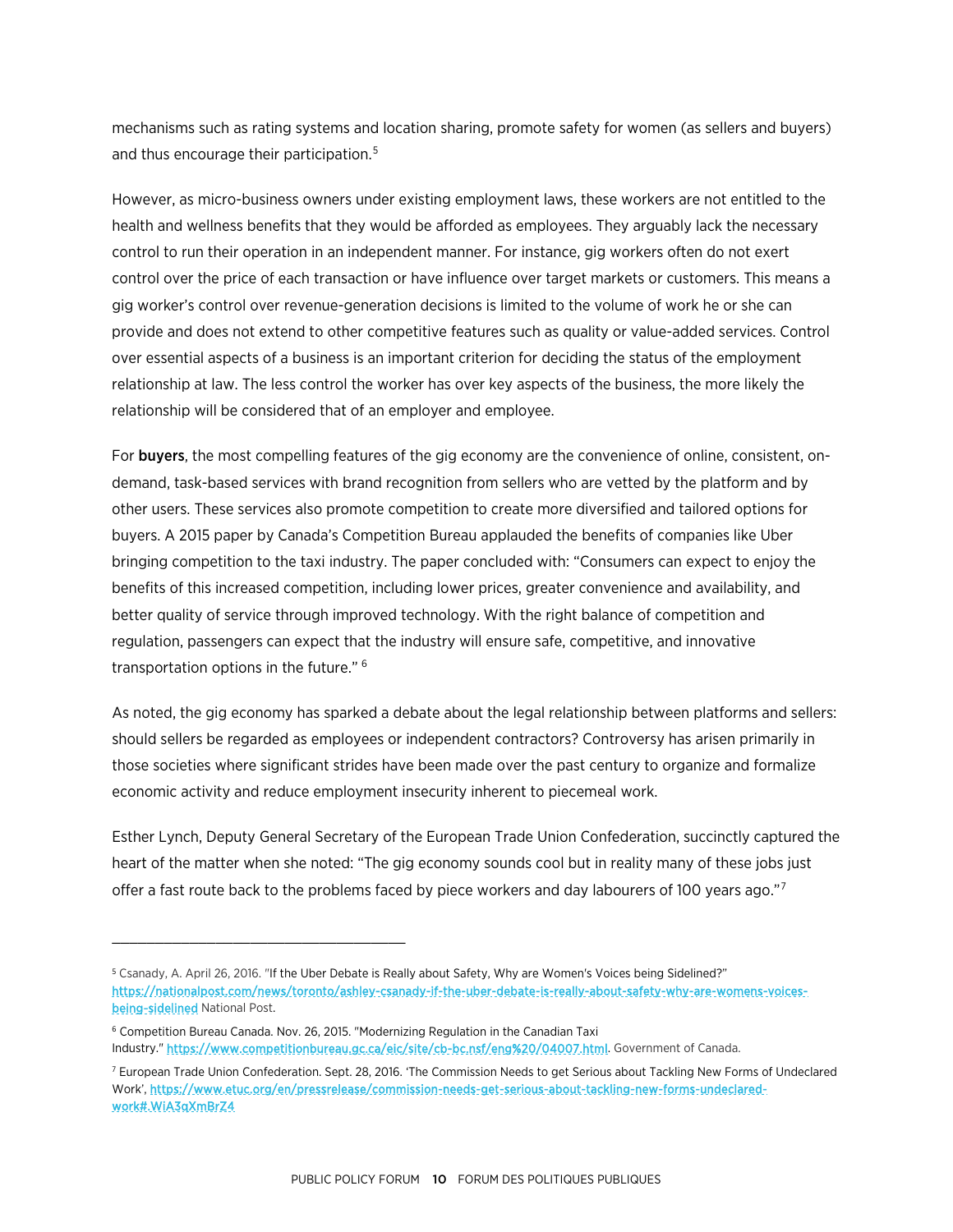Advocates of gig companies counter that the way the relationship is structured allows workers to control key aspects of their work life, such as choosing how much to participate.

### <span id="page-10-0"></span>UNDERSTANDING WHY PEOPLE PARTICIPATE IN THE GIG ECONOMY

Before diving deeper into the nature of the debate, a brief consideration of the scope of the gig economy is warranted. Who participates as sellers and why?

It is difficult to estimate the number of gig workers. This is largely because there is no clear definition of what makes gig work or gig workers. The definition matters to assessing the number of gig participants. Researchers Lawrence Katz and Alan Krueger calculated that the number of people using "alternative work" as their primary work increased by 50% between 2005 and 2015, accounting for "all of the net employment growth in the US economy."<sup>[8](#page-10-2)</sup> Some sources set the number of gig workers as high as 150 million in North America and Western Europe, or about 20 to 30% of the working age population.<sup>[9](#page-10-3)</sup> Whatever the figure, the number of gig workers is big enough to warrant an assessment of the social, economic and legal implications of participation in this new economy.

#### <span id="page-10-1"></span>The Gig Economy in Canada

A 2019 Bank of Canada study suggests that the gig economy may be on the rise in Canada, citing some correlation between labour market slack and gig work.<sup>[10](#page-10-4)</sup> The study finds that participants in the gig economy tend to be young (between 18 and 24 years old) and enter the gig economy as a means to earn extra money.<sup>[11](#page-10-5)</sup> Approximately 31% of respondents who participated in the gig economy were described as "prime-age individuals," defined as those aged 25 to 54.

Policymakers need to know the various reasons for participating in gig work. The gig economy offers opportunities to activate idle capital (in other words, get workers back to work), expand markets by offering global work platforms and increase the efficiency of otherwise traditional and more stagnant economies.<sup>[12](#page-10-6)</sup> In Canada, 37% of gig workers entered the gig economy to earn extra income after suffering a job loss,

<span id="page-10-2"></span><sup>&</sup>lt;sup>8</sup> Cited in Berins Collier, R., Dubal, V.B., and Carter, C. 2017. Labor Platforms and Gig Work: The Failure to Regulate. IRLE Working Paper No. 106-17[. http://irle.berkeley.edu/files/2017/Labor-Platforms-and-Gig-Work.pdf.](http://irle.berkeley.edu/files/2017/Labor-Platforms-and-Gig-Work.pdf) Institute for Research on Labor and Employment.

<span id="page-10-3"></span><sup>9</sup> Petriglieri, G., Ashford, S.J., and Wrzesniewski, A. 2018. Thriving in the Gig Economy[. https://hbr.org/2018/03/thriving-in-the-gig](https://hbr.org/2018/03/thriving-in-the-gig-economy)[economy.](https://hbr.org/2018/03/thriving-in-the-gig-economy) Harvard Business Review.<br><sup>10</sup> Kostyshyna, O. and Luu, C. 2019. The Size and Characteristics of Informal ("Gig") Work in Canada. Staff Analytical Note 2019-6,

<span id="page-10-4"></span>Canadian Economic Analysis Department. Bank of Canada.

<span id="page-10-6"></span><span id="page-10-5"></span> $11$  Ibid., p. 3-4.<br> $12$  De Laiglesia, J. and Tassot, C. June 22, 2016. The Gig Economy.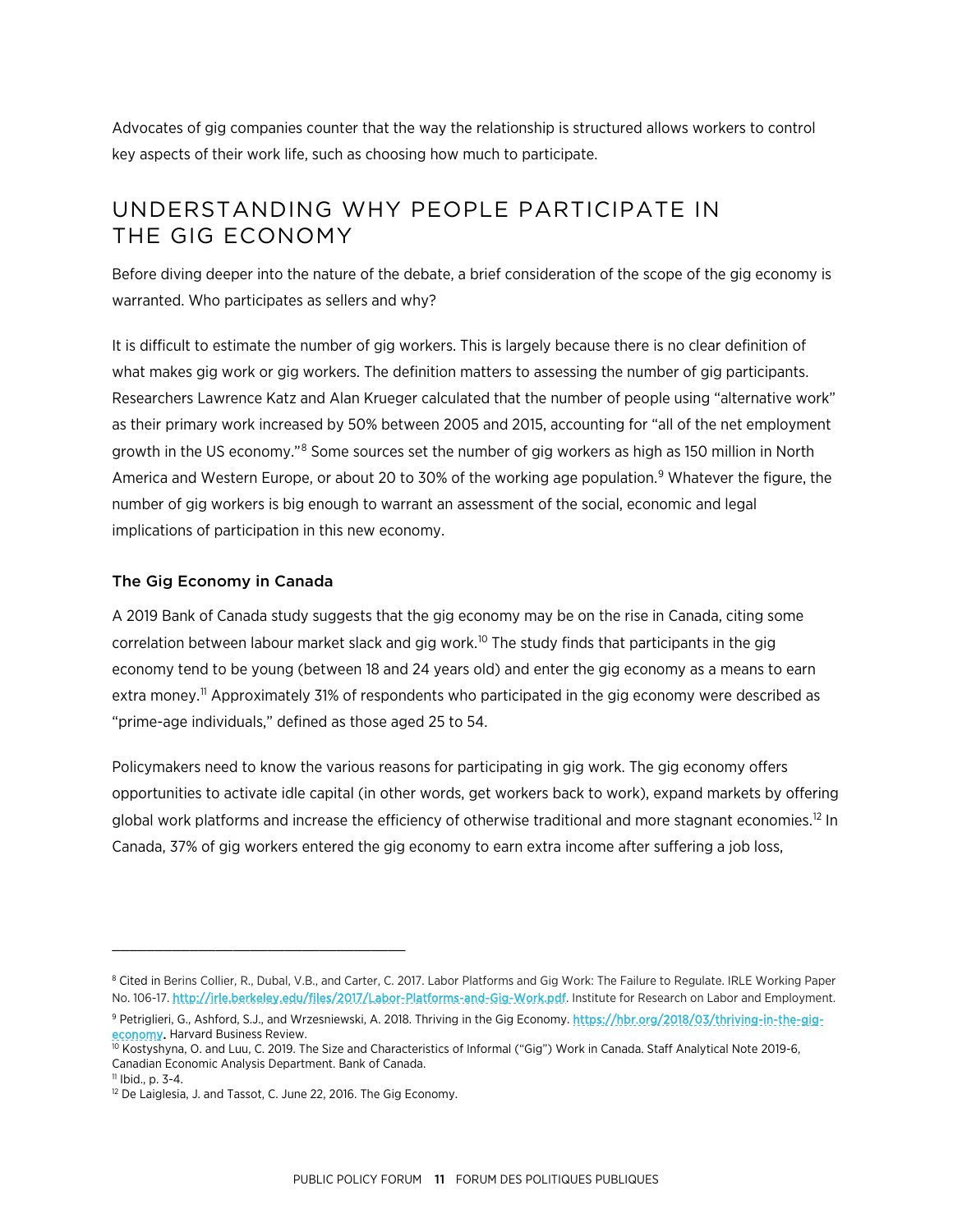reduced hours, reduced pay or stagnant wages.<sup>[13](#page-11-0)</sup> Gig workers also reportedly entered the gig economy to acquire new skills and experience.<sup>[14](#page-11-1)</sup>

A 2018 study by the Bank of Montreal estimates that 2.18 million Canadians could have been categorized as gig workers in September 2017.<sup>[15](#page-11-2)</sup> The report defined gig workers as "temporary or contracted employment, where an on-demand, freelance or contingent workforce is becoming the norm. A gig can be defined as any job, especially one of short or uncertain duration." The BMO study corroborates some of the Bank of Canada's main findings, including the lack of formal employment options as one important reason to enter the gig economy.

However, the BMO study also cited other reasons for gig work including personal preference, attending school, and managing personal and family responsibilities such as illness or caring for children. These other findings support the argument that some people choose the gig economy to accommodate a more flexible lifestyle, to try new career opportunities or to juggle competing life priorities. Importantly, the study assessed the various reasons respondents gave for self-employment:

Voluntarily making the choice was the most popular reason (cited by 60% of respondents), followed by needing a new challenge or change (49%), and to find purpose after a previous business venture (19%). More men than women (55% vs. 43%) needed a new challenge, and more millennials voluntarily made the choice (62%) compared to generation-Xers (58%) and boomers (54%).<sup>[16](#page-11-3)</sup>

This suggests some important features of the gig economy in Canada. First, a segment of gig workers are investing in their future employability by working to build new skills or gain access to new job opportunities. Second, the majority of gig workers in Canada, analyzed in the 2018 BMO report, seem to have entered these marketplaces by choice. Moreover, the gig economy is powered by data-driven platforms that can track labour market transitions with great precision.

Aspects of the gig economy also support employers' needs. For example, 85% of companies surveyed in the 2018 BMO report foresaw an increasing move to an "agile workforce" in the next few years.<sup>[17](#page-11-4)</sup> This is consistent with changes in the workplace away from traditional firms to more diversified and technology-enabled workspaces.<sup>[18](#page-11-5)</sup>

<span id="page-11-1"></span><span id="page-11-0"></span><sup>&</sup>lt;sup>13</sup> Kostyshyna, O. and Luu, C. 2019. The Size and Characteristics of Informal ("Gig") Work in Canada. p. 5. 14 <sup>14</sup> Ibid., p. 8, fn. 15.

<span id="page-11-2"></span><sup>15</sup> BMO Wealth Management. July 2018. The Gig Economy: Achieving Financial Wellness with Confidence. [https://www.bmo.com/assets/pdfs/wealth/bmo\\_gig\\_economy\\_report\\_en.pdf.](https://www.bmo.com/assets/pdfs/wealth/bmo_gig_economy_report_en.pdf)  $16$  Ibid.

<span id="page-11-4"></span><span id="page-11-3"></span><sup>17</sup> Ibid.

<span id="page-11-5"></span><sup>18</sup> Government of Canada. Canada Beyond 150: The Future of Work[. http://canadabeyond150.ca/reports/future-of-work.html.](http://canadabeyond150.ca/reports/future-of-work.html)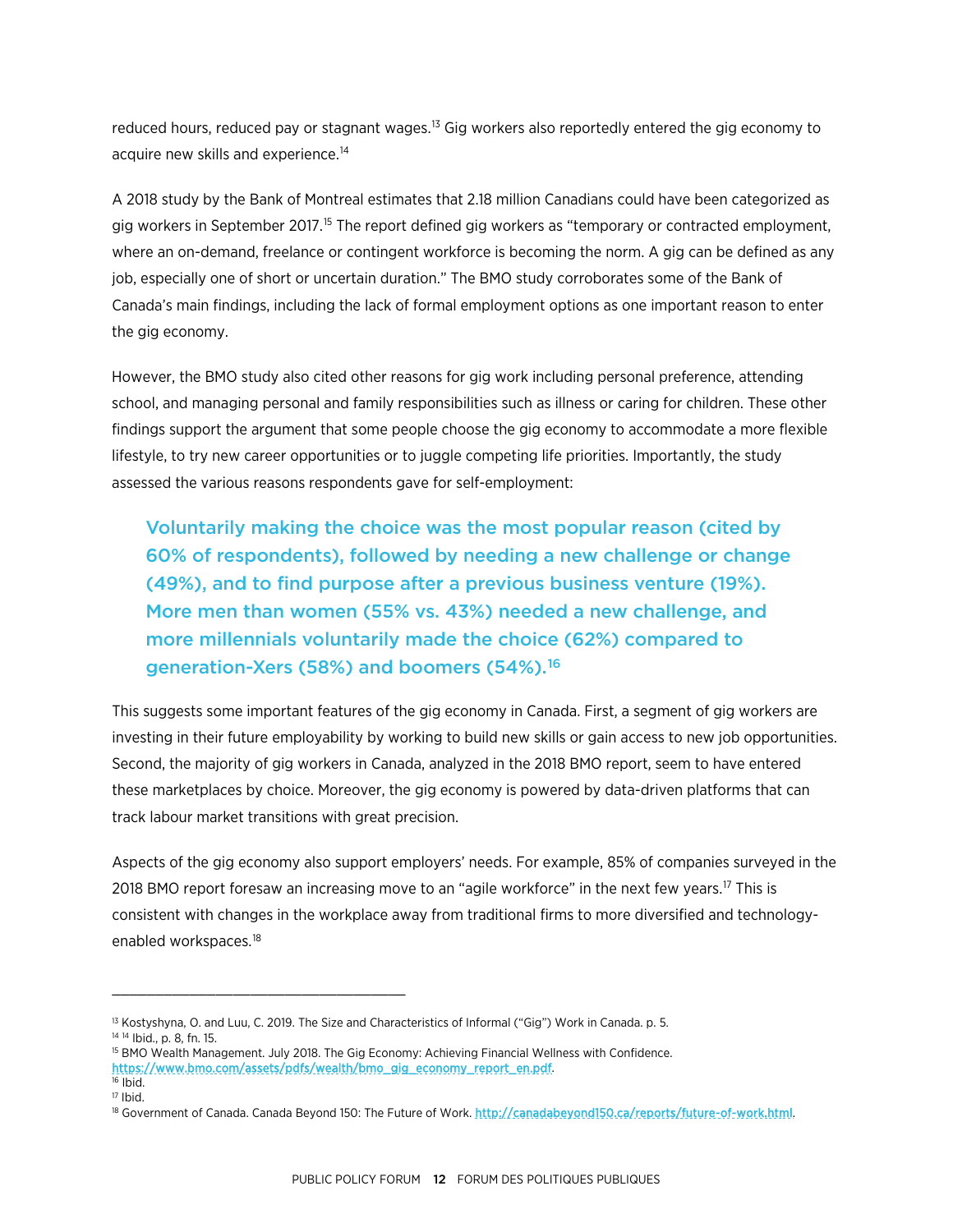## <span id="page-12-0"></span>THE STATE OF THE LAW: HOW ARE COURTS INTERPRETING GIG WORKERS?

From a labour market perspective, the gig economy is exposing ambiguity in traditional labour and employment legal tests. Specifically, are gig-based companies simply doing indirectly what they are not permitted to do directly (that is, hire workers without providing the statutory employment benefits and protections)? Or have these companies introduced a new way to participate in the labour market? This question is being tested in tribunals, courts and legislatures across North America and Europe, with differing outcomes.

What makes gig work arguably unique at law? The argument that a company like U.K.-based food delivery service Deliveroo is simply a technology platform or a virtual marketplace where sellers operate their own micro-businesses, creates a grey zone about the nature of the transactional relationship between the platform and the sellers. Are these companies really just hubs where transactions can happen, or are they more? Are they employers of a vast, disorganized workforce?

There are two reasons for this grey zone. The first has to do with the power and control dynamics between platform and sellers. As noted above, the legal test for determining whether someone is an employee or contractor is principally one of control. The more control the platform maintains, the more likely the relationship will be found to be that of an employee-employer.

How is "control" assessed? The Supreme Court of Canada has set out the control test as follows:

The central question [to determine whether a person is an employee or an independent contractor] is whether the person who has been engaged to perform the services is performing them as a person in business on his own account. In making this determination, the level of control the employer has over the worker's activities will always be a factor.[19](#page-12-1)

Where the platform controls such salient business issues as price, quality standards and assumption of liability, the argument will weigh in favour of an employment relationship. But many platform companies share key aspects of control with the sellers. For instance, the platform may control pricing, but the seller may control frequency and nature of participation (such as how often and who may participate on the seller's behalf). If they choose, the seller can log onto a platform only once a month without risking

<span id="page-12-1"></span><sup>&</sup>lt;sup>19</sup> Supreme Court of Canada. 2001. 671122 Ontario Ltd. v. Sagaz Industries Canada Inc. 2001 SCC 59 at para. 47[. https://scc](https://scc-csc.lexum.com/scc-csc/scc-csc/en/item/1898/index.do)[csc.lexum.com/scc-csc/scc-csc/en/item/1898/index.do.](https://scc-csc.lexum.com/scc-csc/scc-csc/en/item/1898/index.do) See also: Canada Revenue Agency. Employee or Self-Employed? [https://www.canada.ca/en/revenue-agency/services/forms-publications/publications/rc4110/employee-self-employed.html.](https://www.canada.ca/en/revenue-agency/services/forms-publications/publications/rc4110/employee-self-employed.html)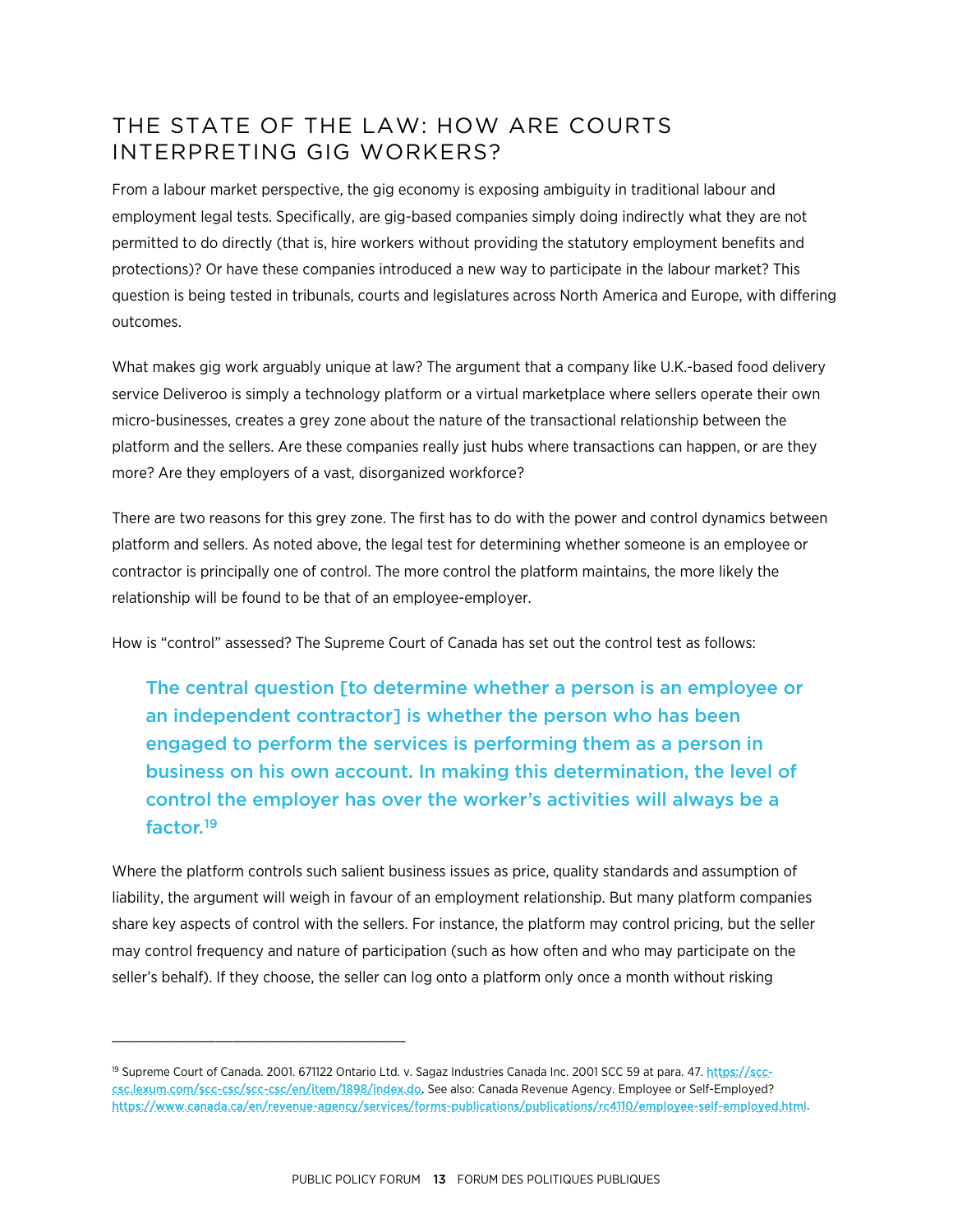termination. Usually, the criteria for termination—being kicked off the platform—are limited to very poor ratings or illegal conduct.

The second reason has to do with the other factors that courts consider when determining the nature of the relationship. Again, the Supreme Court of Canada has provided guidance:

Other factors to consider include whether the worker provides his or her own equipment, whether the worker hires his or her own helpers, the degree of financial risk taken by the worker, the degree of responsibility for investment and management held by the worker, and the worker's opportunity for profit in the performance of his or her tasks.[20](#page-13-0)

The fact that sellers use their own equipment, control their level of participation on the platform, and may be able to ask a "helper" to work in their stead, may ultimately weigh in favour of a finding of an independent contractor relationship. Conversely, the fact that the platform's algorithms may reward participation, possibly affecting the seller's ability to make money from the platform, may weigh in favour of an employment relationship.

#### The Deliveroo Case

In the first round of cases to be determined, adjudication focuses on the terms of the contract between the parties and the way those terms are applied practice. Regardless of jurisdiction, much of the analysis has to do with the relative bargaining power of the parties and the authority or control the seller can exert over their own work associated with the platform.

In the U.K., for instance, the Independent Worker's Union of Great Britain (IWGB) moved against RooFoods Ltd (who do business as Deliveroo), complaining to the Central Arbitration Committee (CAC)<sup>[21](#page-13-1)</sup> about several issues. The union sought to have Deliveroo food delivery partners ("Riders") classified as "workers," as defined in the *Trade Union and Labour Relations (Consolidation) Act* 1992. The IWGB brought this complaint on behalf of a select group of Riders who work in the Camden and Kentish Town zone in London, who sought to form a collective bargaining unit within the union. IWUGB argued that Deliveroo employed 4,500 workers, of whom 100 would be part of the proposed bargaining unit.<sup>[22](#page-13-2)</sup>

<span id="page-13-0"></span><sup>20</sup> Ibid.

<span id="page-13-1"></span><sup>&</sup>lt;sup>21</sup> The CAC is an independent body with statutory powers to determine complaints and disputes involving the workplace. Unions can seek a determination from the CAC for statutory recognition of collective bargaining and related rights. See [https://www.gov.uk/government/organisations/central-arbitration-committee/about.](https://www.gov.uk/government/organisations/central-arbitration-committee/about)

<span id="page-13-2"></span><sup>&</sup>lt;sup>22</sup> Croft, J. Dec. 5, 2018. Deliveroo Riders not Entitled to Collective Bargaining, Court Rules[. https://www.ft.com/content/51fb5da8](https://www.ft.com/content/51fb5da8-f879-11e8-af46-2022a0b02a6c) [f879-11e8-af46-2022a0b02a6c.](https://www.ft.com/content/51fb5da8-f879-11e8-af46-2022a0b02a6c) Financial Times.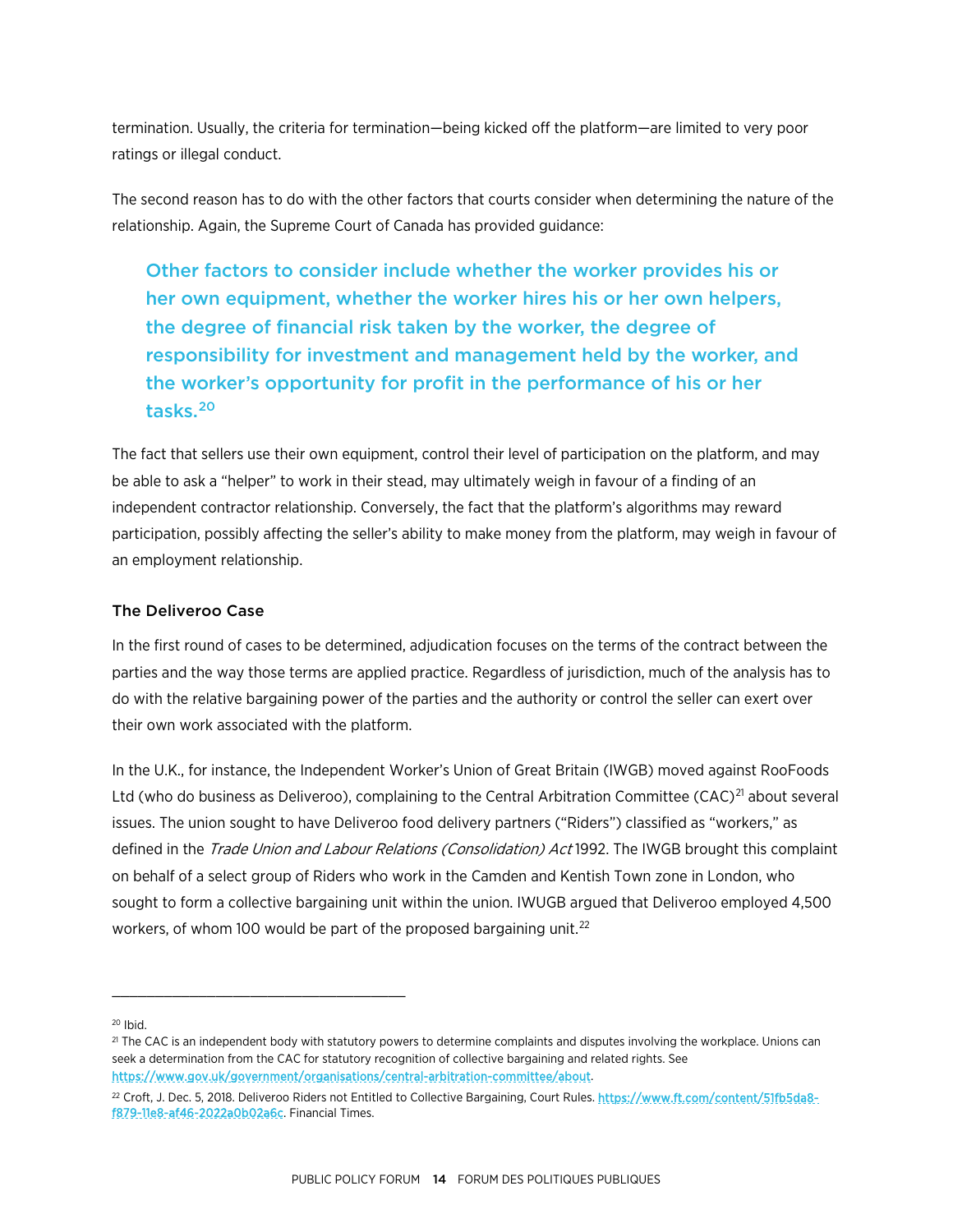The Tribunal gave due consideration to the relationship between Deliveroo and its Riders, from initial reachout to onboarding and quality management throughout the relationship. On the one hand, it found that:

- Riders are described as "[t]he very lifeblood of our company. Without them Deliveroo wouldn't exist—a fact at the very heart of how we operate as a business";
- **EXECT** Riders are required to fill out an application and undergo a telephone job interview before being accepted into the "Roo Community";
- **EXTENUTION THE INTERT FOR THE STARK IS A THE STARK IN A STARK IS A** Figure 1 and the state of pailty quality standards;
- Riders are given an "equipment pack" with goodies to help them on their rides, as well as a branded hi-visibility jacket and various other items; and
- Riders do not set their own rates or know anything about the purchaser (defeating the argument that there could be business relationship between Rider and food purchaser that did not involve Deliveroo).

Despite all this, the Tribunal was swayed by another factor. Riders could choose at any point to bring on a substitute—someone who would complete a delivery their behalf. This constituted a fatal flaw in the argument that Riders are "workers" as defined under the applicable legislation. The Tribunal held:

By allowing an almost unfettered right of substitution, Deliveroo loses visibility, and therefore assurance over who is delivering services in its name, thereby creating a reputational risk, and potentially a regulatory risk, but that is a matter for them. The Riders are not workers within the statutory definition of either s.296 TULRCA or s.230(3)(b) of the *Employment Rights Act* 1996.[23](#page-14-0)

In making this ruling, the CAC determined that the Riders were self-employed.

\_\_\_\_\_\_\_\_\_\_\_\_\_\_\_\_\_\_\_\_\_\_\_\_\_\_\_\_\_\_\_\_\_\_

The union challenged the CAC's decision in the High Court on the sole basis that the CAC failed to address the union's argument that collective bargaining is a fundamental right under Article 11 of the European Convention on Human Rights, which, they said, should extend to Riders. The High Court rejected this argument, stating that Article 11 only applies to individuals in an employment relationship. It upheld the CAC's decision.

<span id="page-14-0"></span><sup>&</sup>lt;sup>23</sup> Central Arbitration Committee. Nov. 14, 2017. Independent Workers' Union of Great Britain (IWGB) v RooFoods Ltd T/A Deliveroo, TUR1/985(2016).

[https://assets.publishing.service.gov.uk/government/uploads/system/uploads/attachment\\_data/file/663126/Acceptance\\_Decisi](https://assets.publishing.service.gov.uk/government/uploads/system/uploads/attachment_data/file/663126/Acceptance_Decision.pdf) [on.pdf](https://assets.publishing.service.gov.uk/government/uploads/system/uploads/attachment_data/file/663126/Acceptance_Decision.pdf)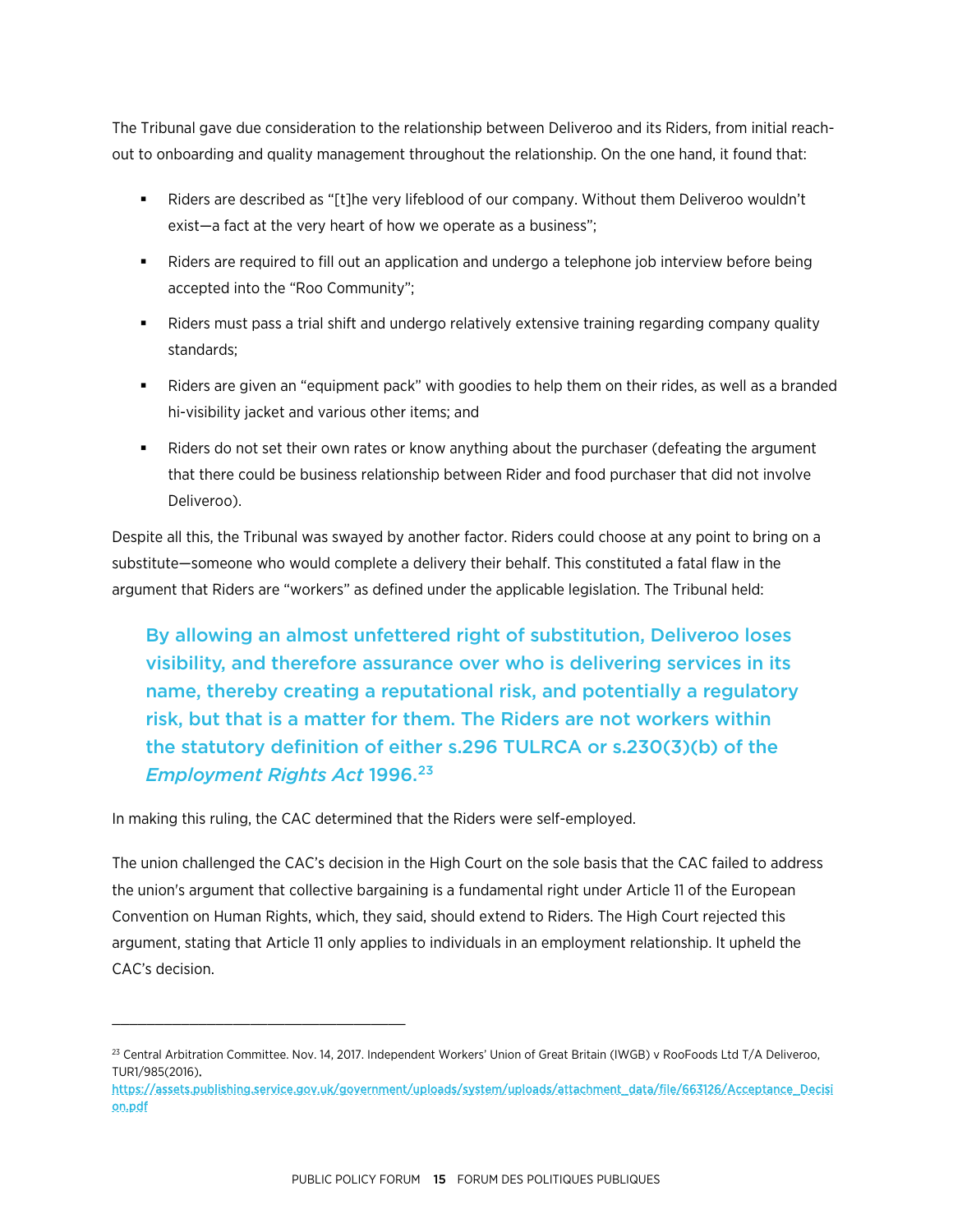Interestingly, a similar case was brought against Deliveroo in the Netherlands with a very different outcome. In early 2019, an Amsterdam court ruled that Deliveroo Riders are not self-employed and are entitled to the same pay and benefits as employees. The applicable Dutch legislation is different from that of the United Kingdom, making jurisprudential comparison difficult. But the gist of Dutch decision is that the Riders' authority over their own labour, though apparent in the contract between Deliveroo and its Riders, is illusory in practice.

The Dutch court was persuaded that Deliveroo exerts greater control over Riders than Riders exert over their own labour. This is because Deliveroo algorithms allocate work depending, in part, on the number of deliveries completed. Riders who participate on the platform infrequently are 'penalized' with fewer delivery tickets.[24](#page-15-0)

#### The Uber Case

This underlying tension between employee and contractor was also argued in the recent British case against Uber B.V. and Uber L.L., two legal entities affiliated with the ride-sharing company.

In this case, two drivers initiated individual and class proceedings against the Uber entities, seeking to be classified as employees.[25](#page-15-1) The case went to the Court of Appeal, which upheld the decision of the Employment Appeal Tribunal (the Tribunal) that Uber Driver Partners (DPs) should be classified as workers.[26](#page-15-2)

In this case, the court also looked at the actual relationship between the parties and how the terms of the agreement were written, and acted upon, in order to understand the actual arrangement between the parties. The Tribunal found that the drivers were employees to whom employment rights and obligations extend. The Court of Appeal agreed and cited 13 reasons for confirming the Tribunal's decision, including:

**Uber recruits and interviews DPs;** 

- Uber controls the fare and DPs cannot increase the fare;
- Uber assumes risk of loss (which, if the DPs were running their own businesses they would have to assume);
- **DPs were subject to a rating scheme, which was found to be akin to a performance** management/disciplinary proceeding; and

<span id="page-15-0"></span><sup>&</sup>lt;sup>24</sup> Wiarda, H. Jan. 31, 2019. Netherlands — Contractor or Employee? The Gig Economy Saga Continues. Lus Laboris.

<span id="page-15-1"></span><sup>25</sup> Uber B.V., Uber London Limited, Uber Britannia Limited ("Uber Entities").

<span id="page-15-2"></span><sup>&</sup>lt;sup>26</sup> England and Wales Court of Appeal (Civil Division). 2018. *Uber BV v Aslam*. EWCA Civ 2748. [https://www.bailii.org/ew/cases/EWCA/Civ/2018/2748.html.](https://www.bailii.org/ew/cases/EWCA/Civ/2018/2748.html)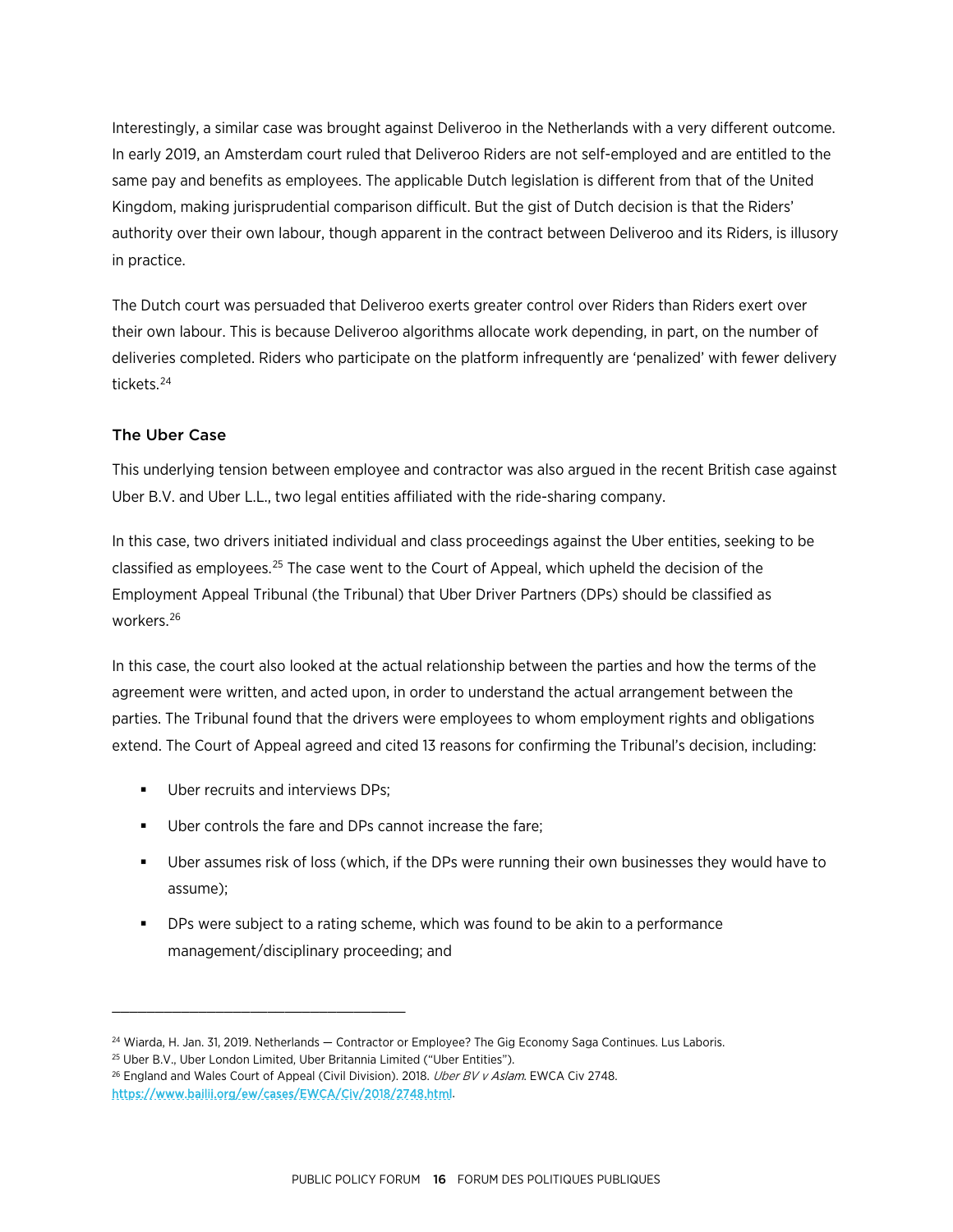Uber reserves the power to amend the driver's terms unilaterally.

In both the Deliveroo and Uber cases, the adjudicative body engaged in a detailed assessment of the business relationship between the parties by scrutinizing the contract as well as the actual practice.<sup>[27](#page-16-0)</sup>

#### The Uber Eats Case

Some platform companies have also been challenged in Canada as well. One example is the class action case Heller v. Uber Technologies Inc, in which David Heller, a 35-year-old Uber Eats driver, is claiming employment entitlements under Ontario's *Employment Standards Act.*<sup>[28](#page-16-1)</sup> Heller is bringing the lawsuit on behalf of "[a]ny person, since 2012, who worked or continues to work for Uber in Ontario as a Partner and/or independent contractor, providing any of the services outlined in Paragraph 4 of the Statement of Claim pursuant to a Partner and/or independent contractor agreement."[29](#page-16-2)

For now, the case is considering procedural questions, namely whether an arbitration clause in Uber's service agreement is valid and enforceable. The Ontario Court of Appeal has recently found that Uber cannot require the issue to be arbitrated in the Netherlands, as the impugned arbitration provision would have required.<sup>[30](#page-16-3)</sup> At the time of writing, Uber is appealing the Court of Appeal's decision to the Supreme Court of Canada.[31](#page-16-4) This means that Ontario courts have yet to decide the core issue of classification in this case.

#### The Skip the Dishes Case

A class-action lawsuit against Manitoba-based Skip the Dishes — a food delivery platform — has also begun but is in its infant stage. The lawsuit alleges misclassification of drivers as independent contractors under Ontario's *Employment Standards Act.*<sup>32</sup>

The issue of employment classification has been litigated in Canadian courts for decades and is by no means a novel issue. What makes these cases worth following in the context of the future of work is the courts' assessment of "control" as stipulated in service contracts with workers versus actual control. Court ruling will inform the concurrent discussion in the legislature about whether and how to deal with the gig economy in law.

<span id="page-16-1"></span><sup>28</sup> Court of Appeal for Ontario. 2019. Heller v. Uber Technologies Inc., 2019 ONCA 1 (CanLII), para 4.

<span id="page-16-0"></span><sup>&</sup>lt;sup>27</sup> Both cases considered the precedent of Autoclenz Ltd. v Belcher [\[2011\] UKSC 41,](https://www.bailii.org/uk/cases/UKSC/2011/41.html) [\[2011\] ICR 1157](https://www.bailii.org/cgi-bin/redirect.cgi?path=/uk/cases/UKSC/2011/41.html), which establishes the test for evaluating the employer relationship. Among other things, the Autoclenz case looks at the relative bargaining powers of the parties, recognizing that the written contract between them may not reflect their actual relationship.

[http://www.ontariocourts.ca/decisions/2019/2019ONCA0001.htm.](http://www.ontariocourts.ca/decisions/2019/2019ONCA0001.htm) 

<span id="page-16-2"></span><sup>&</sup>lt;sup>29</sup> Ibid., para 3[. http://canlii.ca/t/hwqzt.](http://canlii.ca/t/hwqzt)

<span id="page-16-3"></span><sup>30</sup> Ibid.

<span id="page-16-4"></span><sup>31</sup> Supreme Court of Canada 2019. Case Information Docket, Uber Technologies Inc., et al. v. David Heller. [https://www.scc-](https://www.scc-csc.ca/case-dossier/info/dock-regi-eng.aspx?cas=38534)

<span id="page-16-5"></span>csc.ca/case-dossier/info/dock-regi-eng.aspx?cas=38534.<br><sup>32</sup> Latest reported decision at time of writing: Court of Queen's Bench of Manitoba. 2019. Dowd et al v Skip the Dishes Restaurant Services Inc. et al, 2019 MBQB 63 (CanLII).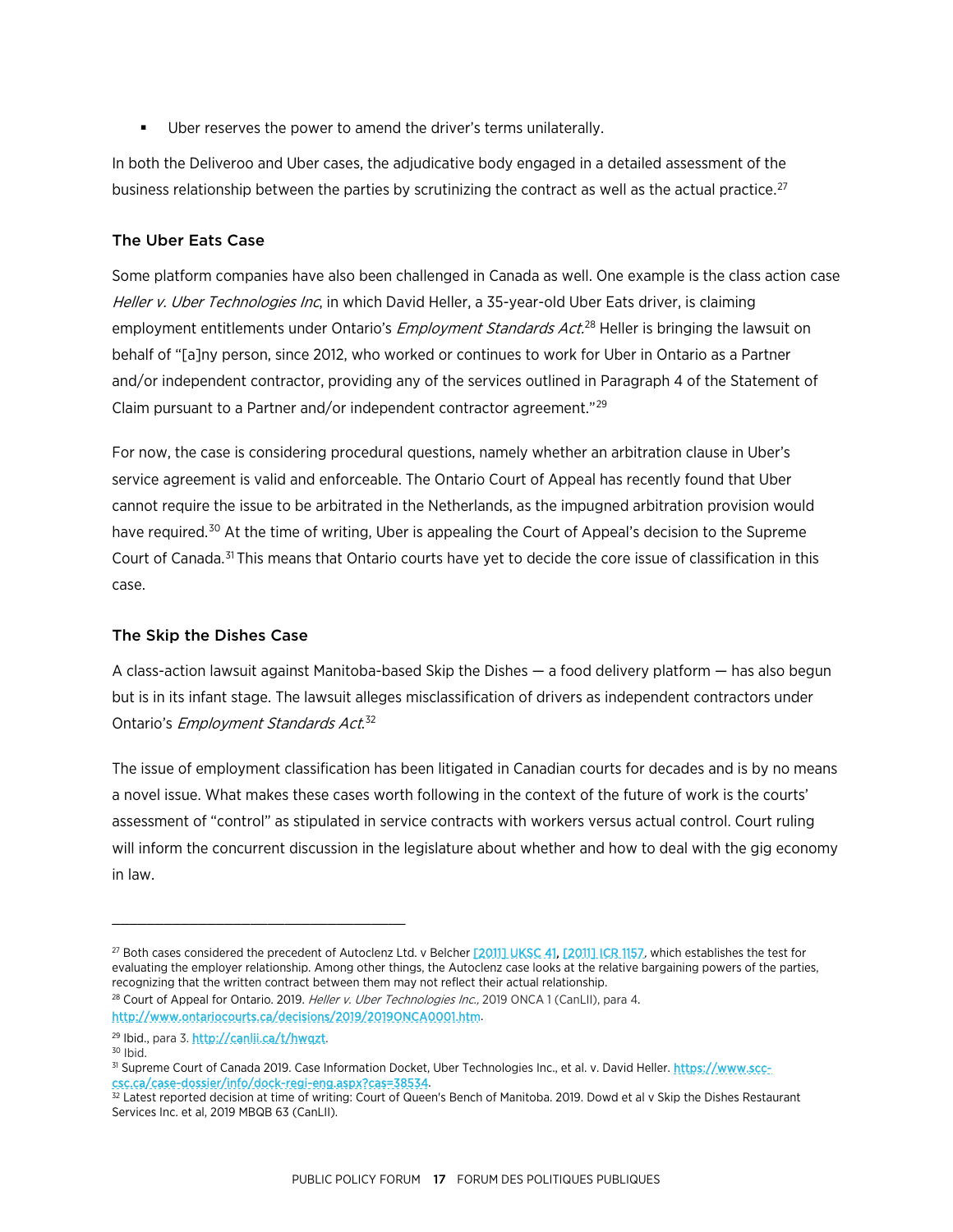## <span id="page-17-0"></span>**CHANGES TO LEGISLATION TO CLASSIFY GIG WORKERS**

While the courts grapple with the employment status of gig workers, legislatures are addressing the issue as well. In Canada, recent amendments to the Canada Labour Code to promote more flexible work arrangements, among other things, has led the federal government to create an **Expert Panel on Modern** [Federal Labour Standards.](https://www.canada.ca/en/employment-social-development/campaigns/expert-panel-labour-standards.html)

The expert panel was formed following several important findings arising from consultations with Canadians about the future of work, documented in a report entitled, "What We Heard: Modernizing Federal Labour Standards." The Minister of Employment, Workforce Development and Labour stated in that report:

We heard that since the Arthurs Commission more than a decade ago, the pace of this change has increased. Many stakeholders and experts spoke about both the challenges and opportunities associated with competitive global markets, the widespread use of digital technologies, and the shift away from traditional employment, with several mentioning new types of work arrangements including gig and on-demand work. Several unions, labour organizations and advocacy groups told us that precarious work is on the rise. In personal stories, Canadians shared their first-hand experience with the changing nature of work and how it affects them in the workplace and in their personal lives. They asked us to protect and support them at work.<sup>[33](#page-17-1)</sup>

The expert panel is tasked with reporting to the Minister on the following five issues related to the changing nature of work:

- **Federal minimum wage;**
- **EXECT Labour standards protections for non-standard workers, including gig workers** (emphasis added);
- Disconnecting from work-related e-communications outside of work hours (sometimes known as the "right to disconnect");
- **Access and portability of benefits; and**

\_\_\_\_\_\_\_\_\_\_\_\_\_\_\_\_\_\_\_\_\_\_\_\_\_\_\_\_\_\_\_\_\_\_

**Collective voice for non-unionized workers.** 

<span id="page-17-1"></span><sup>&</sup>lt;sup>33</sup> Employment and Social Development Canada. 2018. What we heard: Modernizing federal labour standards. [https://www.canada.ca/en/employment-social-development/services/labour-standards/reports/modernizing-federal](https://www.canada.ca/en/employment-social-development/services/labour-standards/reports/modernizing-federal-standards.html)[standards.html.](https://www.canada.ca/en/employment-social-development/services/labour-standards/reports/modernizing-federal-standards.html)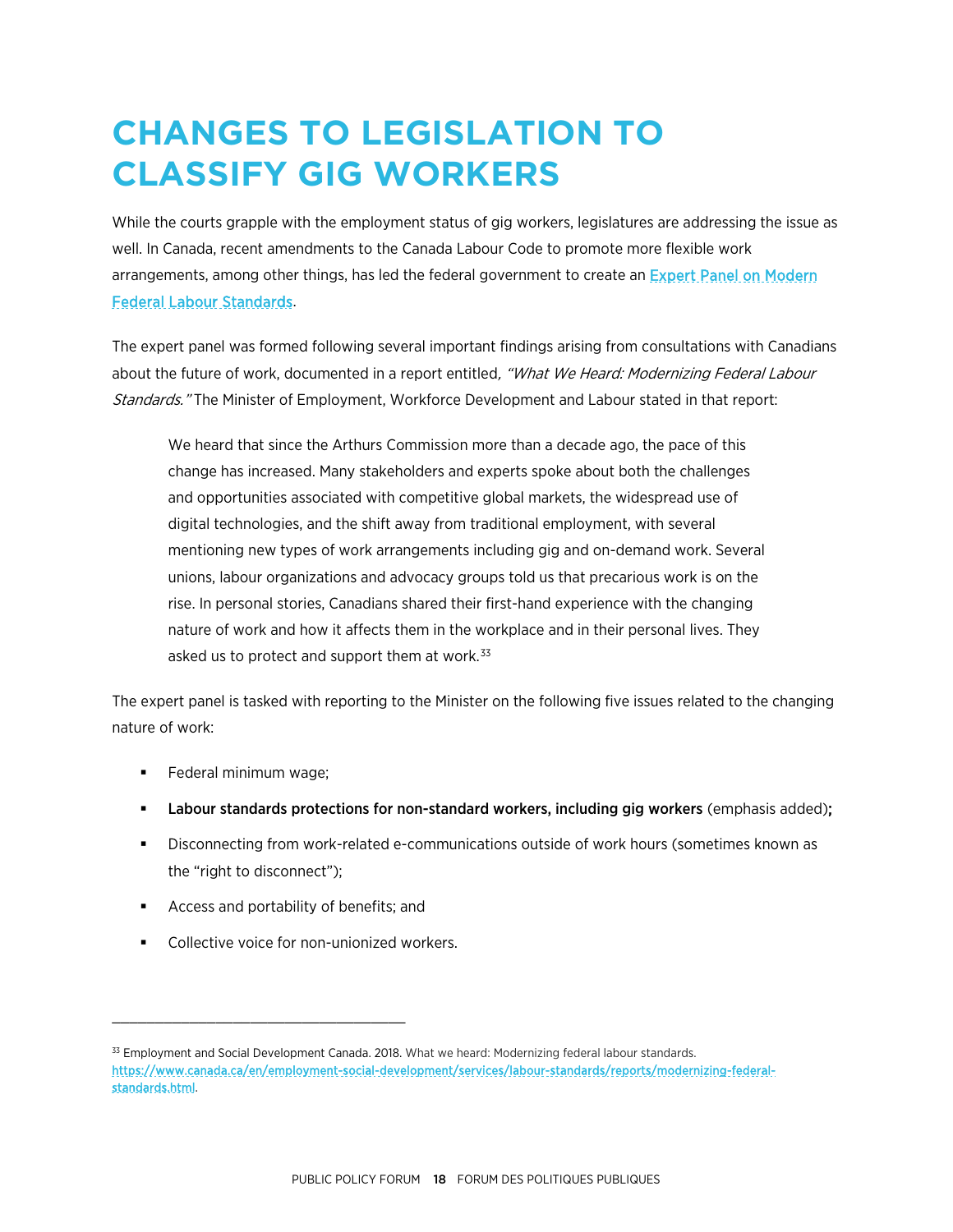In the United States, federal and state legislation has been introduced—and passed in some cases—to clarify the classification of gig workers.

Federally, U.S. Senate Finance Committee member John Thune (R-S.D.) has introduced the *New Economy* Works to Guarantee Independence and Growth Act (or, the NEW GIG Act of 2017). The Bill seeks to amend the Internal Revenue Code of 1986 to provide gig companies with a so-called safe harbour<sup>[34](#page-18-0)</sup> for determining worker classifications. The safe harbour focuses on three areas intended to demonstrate the independence of the seller:

- 1. The relationship between the parties (i.e., the provider incurs expenses; does not work exclusively for a single recipient; performs the service for a particular amount of time, to achieve a specific result, or to complete a specific task; or is a salesperson compensated primarily on a commission basis);
- 2. The place of business or ownership of the equipment (i.e., the provider has a principal place of business, does not work exclusively at the recipient's place of business, and provides tools or supplies); and
- 3. The services are performed under a written contract that meets certain requirements (i.e., specifies that the provider is not an employee, the recipient will satisfy withholding and reporting requirements, and that the provider is responsible for taxes on the compensation).  $35$

The bill has not yet passed the Senate. But its passing may be just a matter of time as the Trump administration's policy toward the classification of gig work seems to be shifting in favour of the contractor category.

For example, on April 29, 2019, the U.S. Department of Labor published an opinion letter about an unidentified "virtual marketplace company" believed to be offering domestic cleaning services. An opinion letter is an official interpretation of law in a specific context. It is also a faster way to issue guidance than legislative change and is arguably one step in that process. In this opinion the Department of Labor analyzed and classified the company's service providers as independent contractors.

While the opinion letter relates specifically to the particular unnamed company, it is a window into the current administration's thoughts on the classification of gig workers. The letter is persuasive for other

\_\_\_\_\_\_\_\_\_\_\_\_\_\_\_\_\_\_\_\_\_\_\_\_\_\_\_\_\_\_\_\_\_\_

<span id="page-18-1"></span><sup>35</sup> Thune, J. July 13, 2017. "Thune Introduces Bill to Add Certainty to Worker Classification Rules." <https://www.thune.senate.gov/public/index.cfm/2017/7/thune-introduces-bill-to-add-certainty-to-worker-classification-rules> see also[: https://www.thune.senate.gov/public/index.cfm/2019/7/thune-we-can-continue-to-strengthen-our-tax-code.](https://www.thune.senate.gov/public/index.cfm/2019/7/thune-we-can-continue-to-strengthen-our-tax-code)

<span id="page-18-0"></span> $34$  A safe harbour is a provision of a statute or a regulation outlining the actions that do not violate a given rule.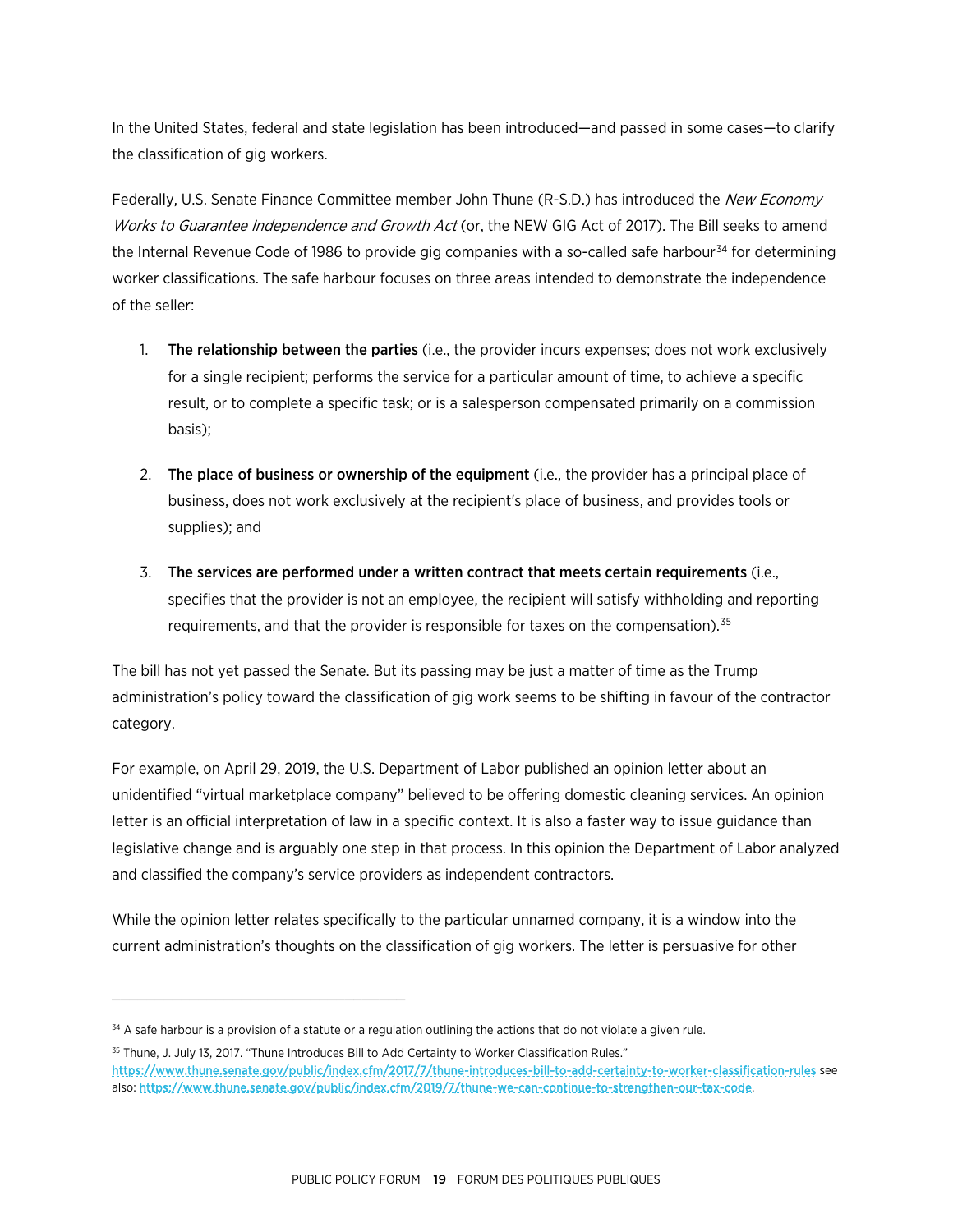companies that are structured like the one that received the opinion. It provides some legal cover to such companies in the event of future lawsuits against the company by their workers. $36$ 

A number of U.S. states have passed state-level legislation to set the status of gig workers as either employees or independent contractors.<sup>[37](#page-19-1)</sup> For example, in May 2019 the California Assembly passed a law which would make it harder for companies to classify workers as independent contractors. Assembly Bill 5 would codify findings in the *Dynamex Operations West, Inc. v. Superior Court of Los Angeles* case to create "a presumption that a worker who performs services for a hirer is an employee for purposes of claims for wages and benefits arising under wage orders issued by the Industrial Welfare Commission."<sup>[38](#page-19-2)</sup> If companies challenge the law, courts wills apply an existing test to determine if an employee is in fact an independent contractor. [39](#page-19-3) Bill 5 is now with the state Senate. California's approach is contrasted with the state of Texas, which recently adopted a broad administrative rule to classify most gig workers as independent contractors.[40](#page-19-4)

Legislatures, like courts, are deciding the issue of gig worker status both ways. Meanwhile, certainty and consistency are critical for this new economy to continue to thrive.

[https://leginfo.legislature.ca.gov/faces/billTextClient.xhtml?bill\\_id=201920200AB5.](https://leginfo.legislature.ca.gov/faces/billTextClient.xhtml?bill_id=201920200AB5) 

\_\_\_\_\_\_\_\_\_\_\_\_\_\_\_\_\_\_\_\_\_\_\_\_\_\_\_\_\_\_\_\_\_\_

<span id="page-19-4"></span><span id="page-19-3"></span><sup>39</sup> Ibid.

<span id="page-19-0"></span><sup>&</sup>lt;sup>36</sup> Schieber, N. April 29, 2019. Labor Dept. Says Workers at a Gig Company Are Contractors. [https://www.nytimes.com/2019/04/29/business/economy/gig-economy-workers-contractors.html.](https://www.nytimes.com/2019/04/29/business/economy/gig-economy-workers-contractors.html) The New York Times. For the opinion letter, see also: [https://www.dol.gov/whd/opinion/FLSA/2019/2019\\_04\\_29\\_06\\_FLSA.pdf.](https://www.dol.gov/whd/opinion/FLSA/2019/2019_04_29_06_FLSA.pdf)

<span id="page-19-1"></span><sup>37</sup> AZ HB 2652 (2016) Bill passed; law effective 8/6/16; CA AB 2765 (2018) Bill withdrawn 11/30/18; CO SB 18-171 (2018) Bill passed Senate, stalled in House; AL SB 363 (2018) Bill stalled in Senate; FL HB 7087 (2018) Bill passed; law effective 7/1/18; GA HB 789 (2018) Bill passed House, stalled in Senate; IN HB 1286 (2018) Bill passed; law effective 7/1/2018; IA SF 2257 (2018) Bill passed; law effective 7/1/2018; KY HB 220 (2018) Bill passed; law effective 7/14/2018; NC SB 735 (2018) Bill passed House, stalled in Senate; TN HB 1978 (2018) Bill passed; law effective 7/1/2018; UT HB 364 (2018) Bill passed; law effective 5/8/2018; TX Amendment to TX Admin. Code (2018) Rule pending UI Proposed administrative rule change; MO SB 313 (2019) Bill pending; WV HB 2786 (2019) Bill pending. Source: National Employment Law Project. March 25, 2019. Rights at Risk: Gig Companies' Campaign to Upend Employment as We Know It. [https://s27147.pcdn.co/wp-content/uploads/Rights-at-Risk\\_4-2-2019.pdf.](https://s27147.pcdn.co/wp-content/uploads/Rights-at-Risk_4-2-2019.pdf) 

<span id="page-19-2"></span><sup>&</sup>lt;sup>38</sup> The California bill (AB-5 Worker Status: Employees and Independent Contractors) codifies the decision in a 2018 case, Dynamex Operations West, Inc. v. Superior Court of Los Angeles.

<sup>40</sup> The National Law Review. May 7, 2019. New Texas Rule Classifies Gig Economy Workers as Independent Contractors.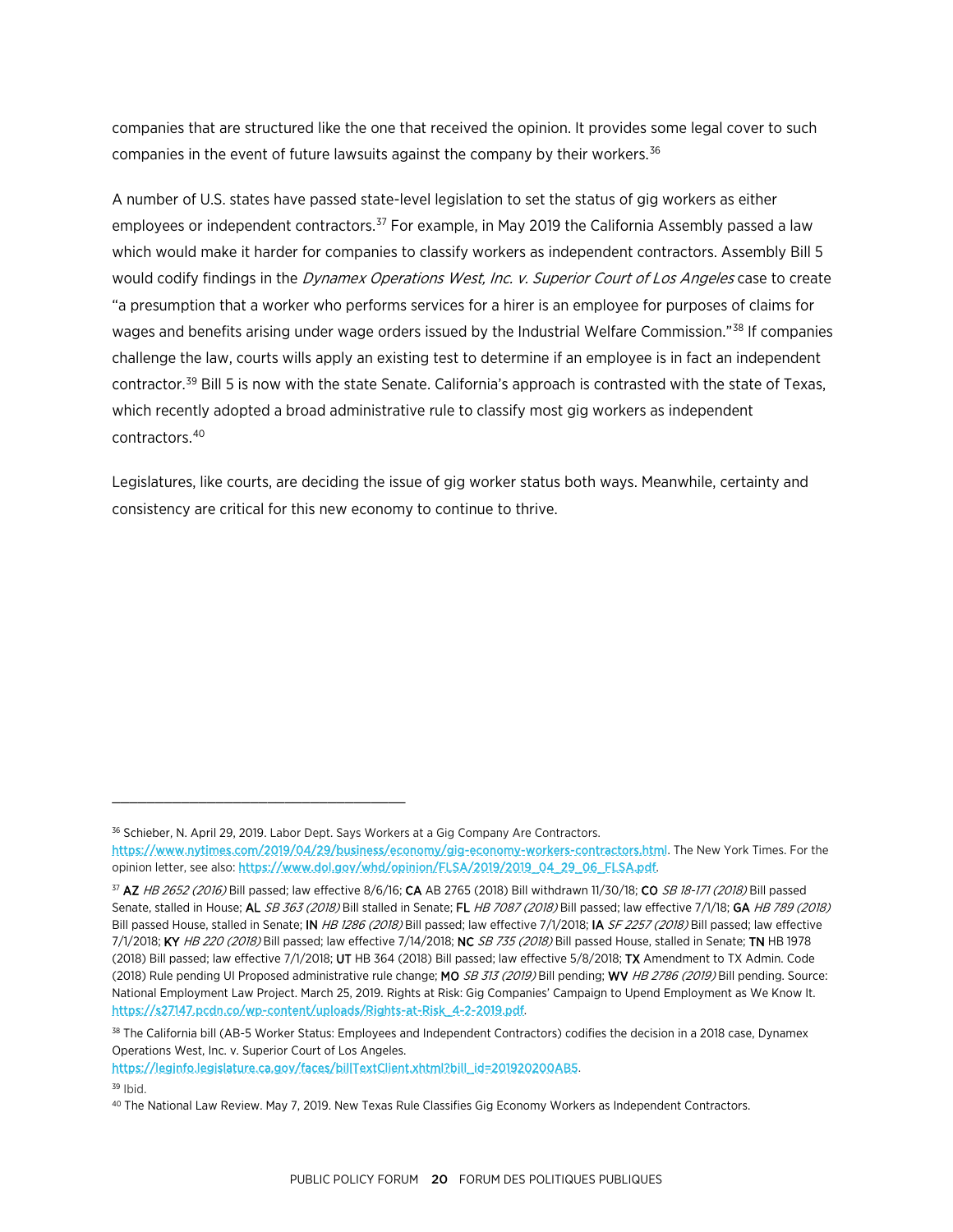## <span id="page-20-0"></span>**A THIRD WAY?**

\_\_\_\_\_\_\_\_\_\_\_\_\_\_\_\_\_\_\_\_\_\_\_\_\_\_\_\_\_\_\_\_\_\_

Louis Hyman is professor at the School of Industrial and Labor Relations at Cornell University and author of Temp: How American Work, American Business, and the American Dream Became Temporary. Prof. Hyman suggests that the gig economy poses more than a classification problem—it also raises a larger question of how we organize our societies. He explained his opinion in a 2018 interview:

We're told that it's all about apps, but it's actually about the reorganization of work, corporations and work, that begins in this moment that defines our lives today. When we talk about today's economy, we focus on smartphones, artificial intelligence, apps. Here, too, the inexorable march of technology is thought to be responsible for disrupting traditional work, phasing out the employee with a regular wage or salary and phasing in independent contractors, consultants, temps and freelancers—the so-called gig economy.

But this narrative is wrong. The history of labor shows that technology does not usually drive social change. On the contrary, social change is typically driven by decisions we make about how to organize our world. Only later does technology swoop in, accelerating and consolidating those changes.<sup>[41](#page-20-1)</sup>

If we accept Prof. Hyman's theory, we can further appreciate the complexity of this evolving policy issue. Increasingly, society seems to be organizing around flexible, on-demand, task-based services that are facilitated through a virtual platform. Those who participate as sellers in these marketplaces do so for a variety of reasons. The Canadian survey results show that some gig workers may be using the opportunity to look for new skills, while others are highly skilled professionals seeking flexibility. In addition, some companies are willing to extend benefits to workers if they have the confidence this will not result in them being classified as employees for legal purposes.<sup>[42](#page-20-2)</sup> Should the law permit or require this?

For example, in a 2018 Uber white paper, the company discussed partnerships with insurers such as AXA to extend certain benefits to driver partners. Uber reports that:

Uber Eats and AXA have created a new insurance package designed to specifically cater to the needs of couriers who use the Uber Eats app to access flexible earning opportunities. The insurance policy is free of charge and provides cover for personal accident, cash benefits due to

<span id="page-20-1"></span><sup>41</sup> On Point. 2018. The Origin Story of the Gig Economy. [https://www.wbur.org/onpoint/2018/08/20/gig-economy-temp-louis](https://www.wbur.org/onpoint/2018/08/20/gig-economy-temp-louis-hyman)hyman. WBUR.<br><sup>42</sup> Schieber, N. March 26, 2019. "*Is Gig Work a Job? Uber and Others Are Maneuvering to Shape the Answer"* New York Times.

<span id="page-20-2"></span>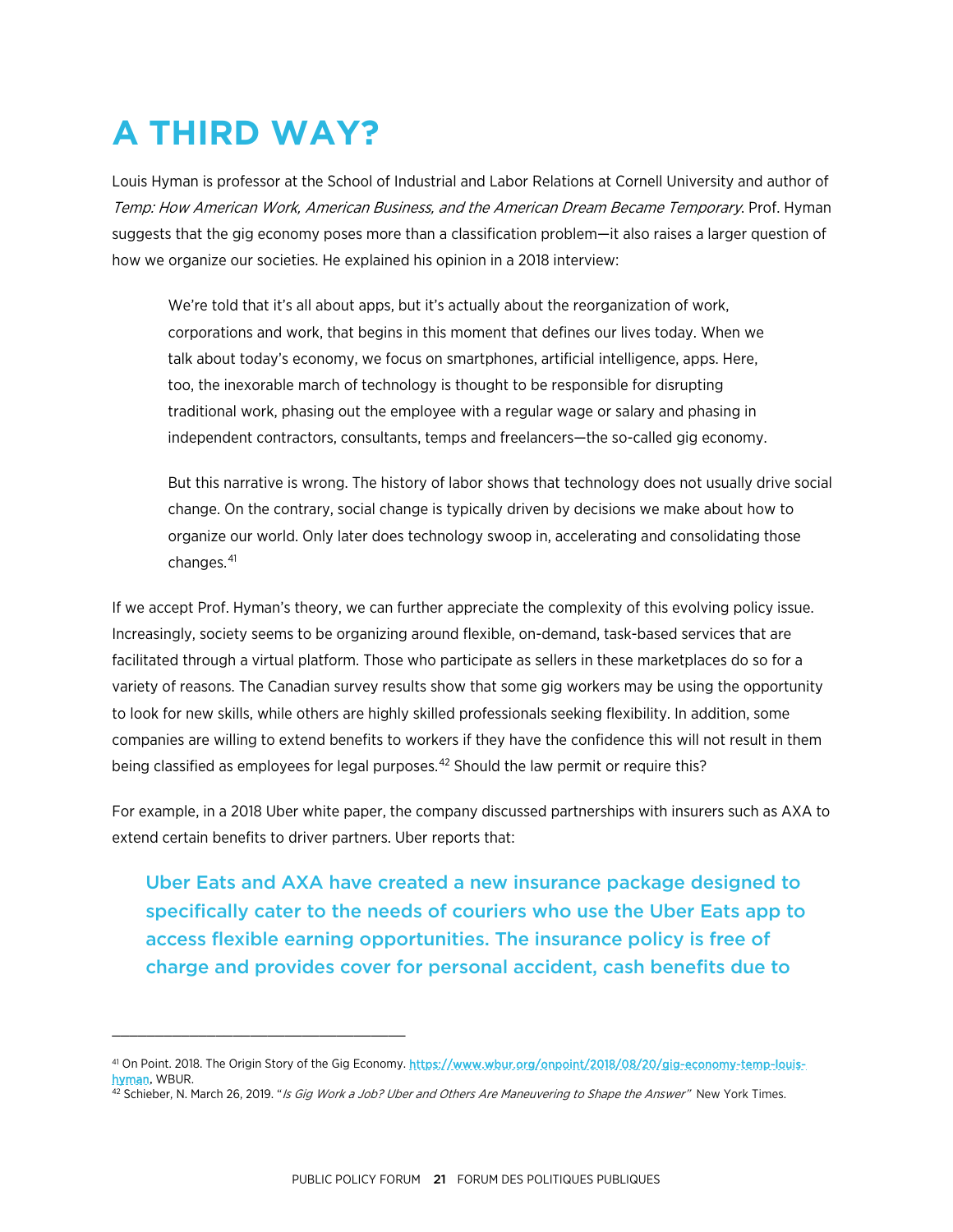### hospitalization and third party injury and property damage for couriers who partner with Uber Eats in EU markets.<sup>[43](#page-21-0)</sup>

The package was launched in January 2018 in nine EU countries: Austria, Belgium, Italy, Netherlands, Poland, Portugal, Spain, Sweden and the U.K.<sup>[44](#page-21-1)</sup>

Taken together, these developments suggest the possibility of a third way. Yet questions abound:

- **How can policymakers strike the right balance between facilitating on-demand, flexible work while** ensuring appropriate controls to promote safe and decent work?
- Is there a third way beyond the classifications of independent contractor versus employee? Should we create a third category to reflect how we are organizing society to access on-demand, same-day services?
- Should government codify the extension of limited rights and benefits to gig workers, as some European countries appear to have done in the case of Uber?
- **Rather than trying to make platforms fit the model of the classic employer-employee relationship, is** there a way to strike a new balance for changed times—one that promotes the protection of workers while enabling the flexibility and ease of entry of the gig economy?

Proposals such as Uber's to extend benefits and certain protections to sellers, as well as assistance with tax reporting and other related professional services, warrant consideration as the basis for a new classification of work in a world in which the gig economy is becoming more prevalent.

While there may not be consensus on much about the gig economy, one thing is for certain: these are complex and important, yet not impossible, issues. So far, it is falling to courts and tribunals to interpret existing law as best they can. Increasingly, legislatures are taking a position on the nature of the classification. These matters will have a direct bearing on the way we organize our society and how well we flourish, economically and socially. It is time for legislatures to deepen consultations with a view to modernizing the legal framework in the new economy.

<span id="page-21-0"></span><sup>43</sup> Uber. February 2018. White Paper on Work and Social Protection in Europe, p. 22.

<span id="page-21-1"></span><sup>44</sup> Ibid.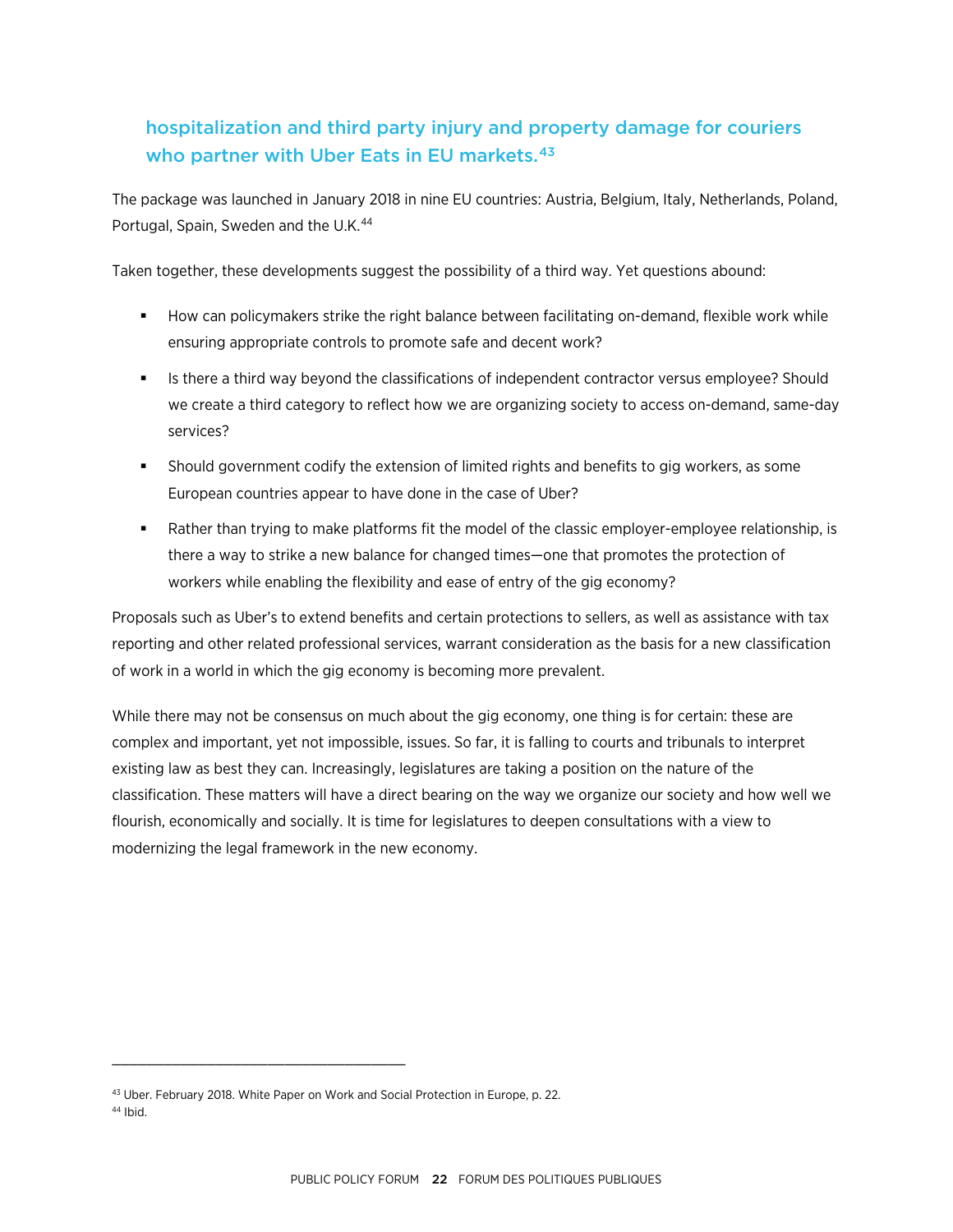PUBLIC POLICY FORUM 23 FORUM DES POLITIQUES PUBLIQUES